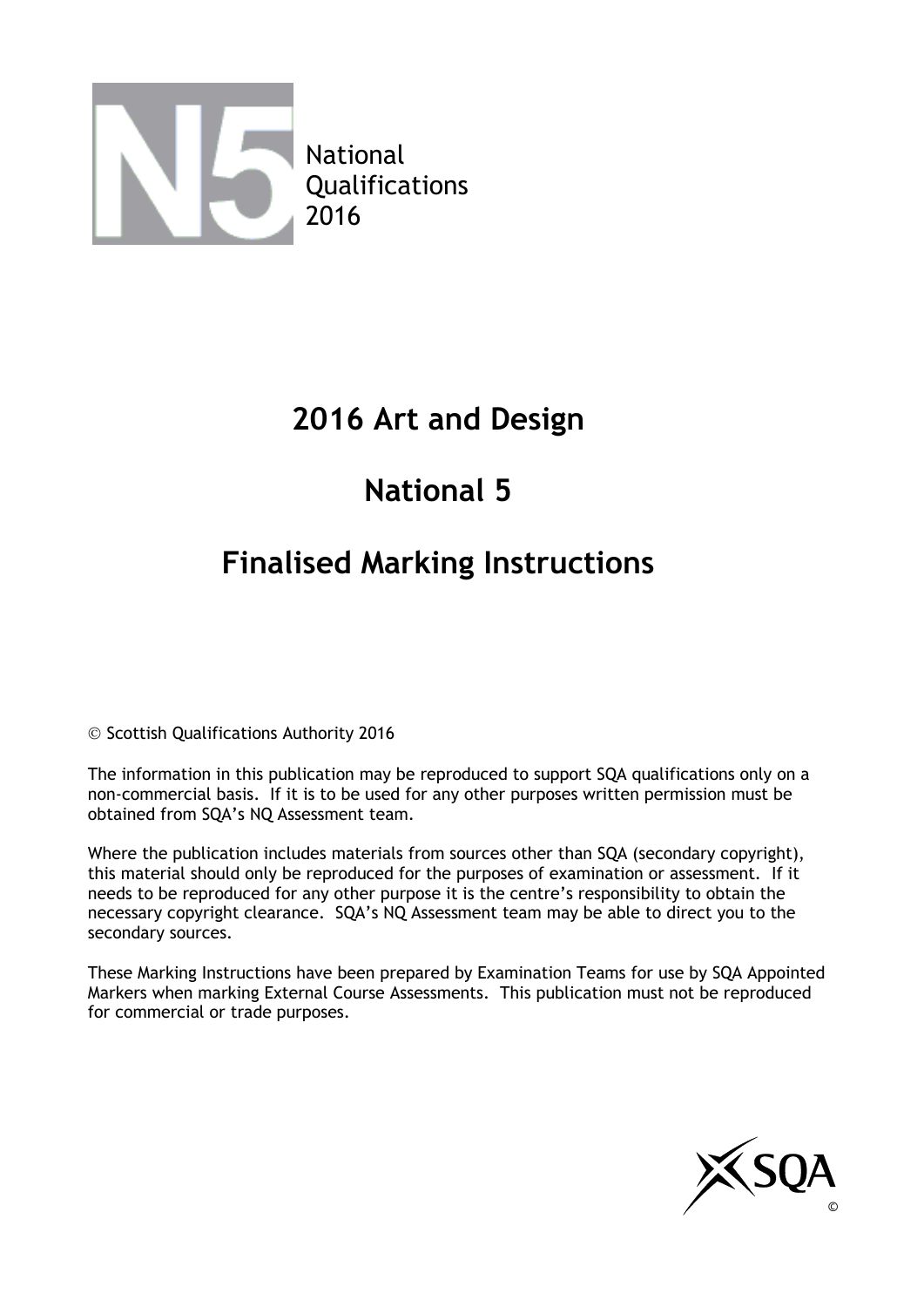#### **General Marking Principles for National 5 Art and Design**

*This information is provided to help you understand the general principles you must apply when marking candidate responses to questions in this Paper. These principles must be read in conjunction with the detailed marking instructions, which identify the key features required in candidate responses.*

- **(a)** Marks for each candidate response must always be assigned in line with these General Marking Principles and the Detailed Marking Instructions for this assessment.
- **(b)** Marking should always be positive. This means that, for each candidate response, marks are accumulated for the demonstration of relevant skills, knowledge and understanding: they are not deducted from a maximum on the basis of errors or omissions.
- **(c)** If a specific candidate response does not seem to be covered by either the principles or detailed Marking Instructions, and you are uncertain how to assess it, you must seek guidance from your Team Leader.
- **(d)** It is possible that some candidates could have investigated artists and designers who are not known to the marker. In such cases, markers are expected to familiarise themselves with the artists'/designers' work before marking the response.
- **(e)** Markers should consider the extent to which the candidate's response demonstrates their knowledge and understanding of art and design practice.
- **(f)** Marks should not be awarded for mere descriptive comment. At this level, candidates are expected to justify their answers. To gain marks, candidates must develop points made. For example,

'The artist has used a lot of red in the portrait' would not gain a mark as it is simply descriptive, but

'The artist has used a lot of red in the background of this portrait. This suggests to me that the subject is angry as we tend to associate red with this emotion', would gain a mark, as this answer shows some understanding of the expressive potential and use of specific colour and a more analytical response.

- **(g)** No marks should be awarded for simply repeating information from the legend. Where candidates develop and use this information to justify their opinion or qualify their answer, credit can be given.
- **(h)** Candidates must answer all aspects of the question to gain full marks. 8 marks are available for responding to aspects relating to expressive art or design. If only two of the three aspects are covered, then 1 mark cannot be accessed and a maximum of 7 marks can be gained by the candidate. If only one aspect is covered, the candidate can gain a maximum of 6 marks for this part of the question. Likewise, the questions require candidate to give two justified opinions and candidates must make two valid and substantiated points relating to the question to gain both marks.

#### **Overview**

National 5 level candidates are required to demonstrate knowledge and understanding of key art and design issues, and knowledge and understanding of the work of at least two artists and two designers. The format of the questions reflects this emphasis. Each section has two equally demanding parts.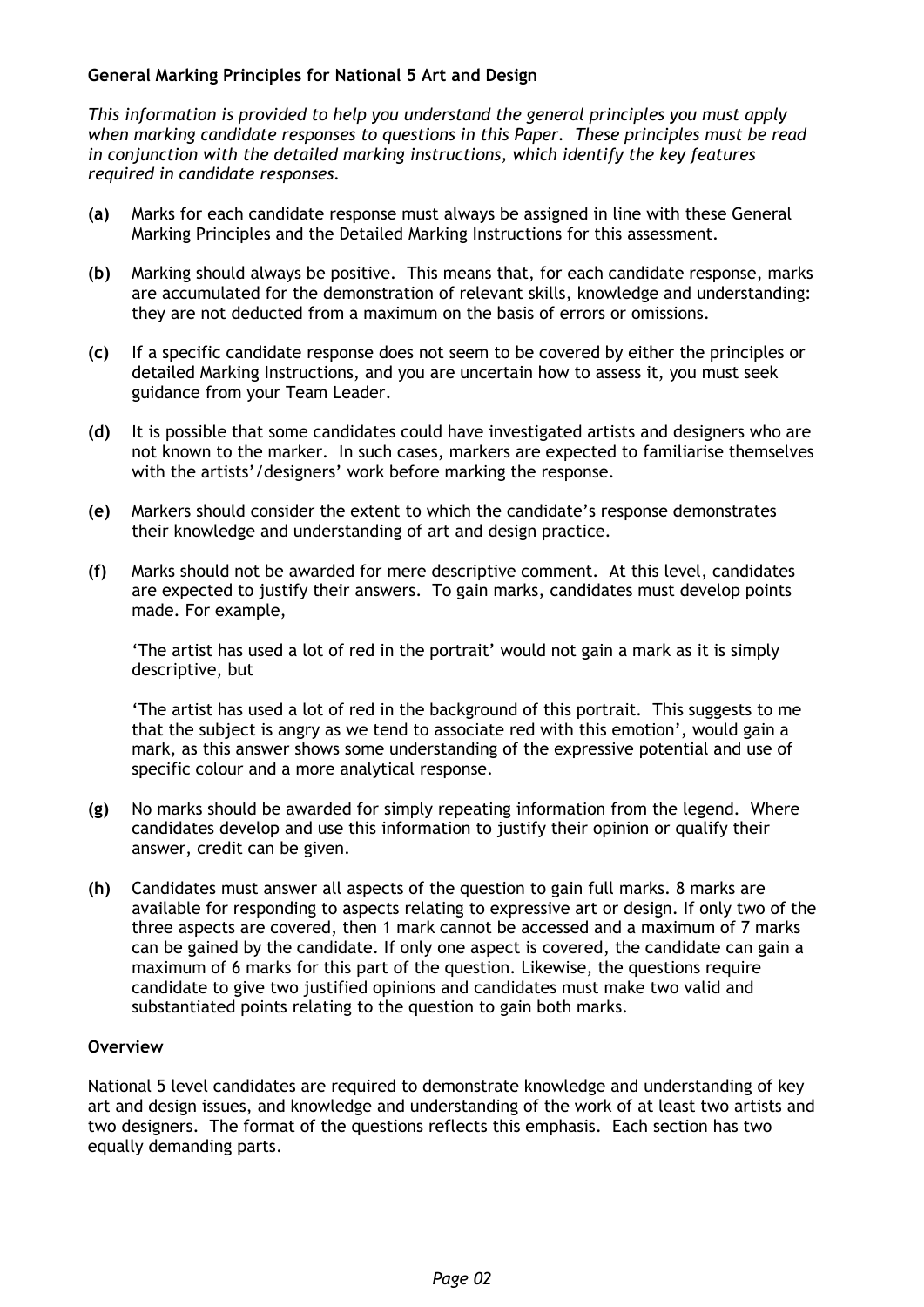The questions are designed to test candidates' ability to respond critically to images of visual arts and design products and to form and substantiate judgements about identified aspects of art practice and design issues.

The questions require candidates to demonstrate their understanding of art and design issues in an extended response format.

#### **Mandatory questions (Q1 and Q7)**

In these questions, candidates are required to demonstrate knowledge and understanding of key art and design issues and knowledge and understanding of the work of two artists and two designers. This question assesses the candidates' ability to identify similarities and differences in artists'/designers' approaches with explicit reference to their use of visual/ design elements and to make comparisons between identified examples of their work.

Candidates are required to select specific art and designs works for comparison. They may name the works. For example,

'I have chosen 'Pyramid of Skulls' by Cezanne and 'Still Life with Bull's Skull' by Picasso.'

'I have selected a lamp by Louis Comfort Tiffany and a lamp by Philippe Starck.'

The works may also be identified through the detail given within the response.

Where a candidate identifies the artists or designers, but fails to identify specific works, the marker must make a judgement as to whether the response communicates a knowledge and understanding appropriate to this level. To apply marks, the marker must be convinced that two specific works are being compared and that the candidate is not making comments on the artists' and/or designers' works in general.

In these questions, candidates are expected to provide substantiated reasons to support their personal opinions. One mark should be awarded for each relevant, justified point, which answers the question up to a maximum of 10 marks. Markers should follow the specific marking guidance for each aspect of these questions in the marking instructions table.

Candidates who discuss only one artist/designer in their answer have not fully answered the question and may only gain a maximum of 5 marks. Should this occur, answers should be marked according to the specific marking instructions for these questions.

Candidates are expected to demonstrate their knowledge and understanding with reference to specific artworks/designs.

In SECTION 1, Expressive Art Studies, question 1, candidates will respond to the question by comparing two works of art with a common stimulus/theme.

Candidates may select works which have common subject matter or are of the same genre. However, the candidate may have selected examples based on a thematic approach which is not immediately apparent and this is acceptable. There is no requirement for the candidate to explain their selection. Markers should apply the marks as per the marking instructions.

In Expressive Art Studies questions, where the term 'artist' is used it should be interpreted in its broadest sense, covering painting, printmaking, photography, sculpture, installation, animation, film and video. They may also refer to groups of artists rather than individuals (eg artists who work in pairs/groups such as the Boyle family), and this is acceptable.

In SECTION 2, Design Studies, question, candidates will respond to the question by referring to two specific examples of designers' work. They will be asked about visual aspects and functional design issues in relation to the works they have selected.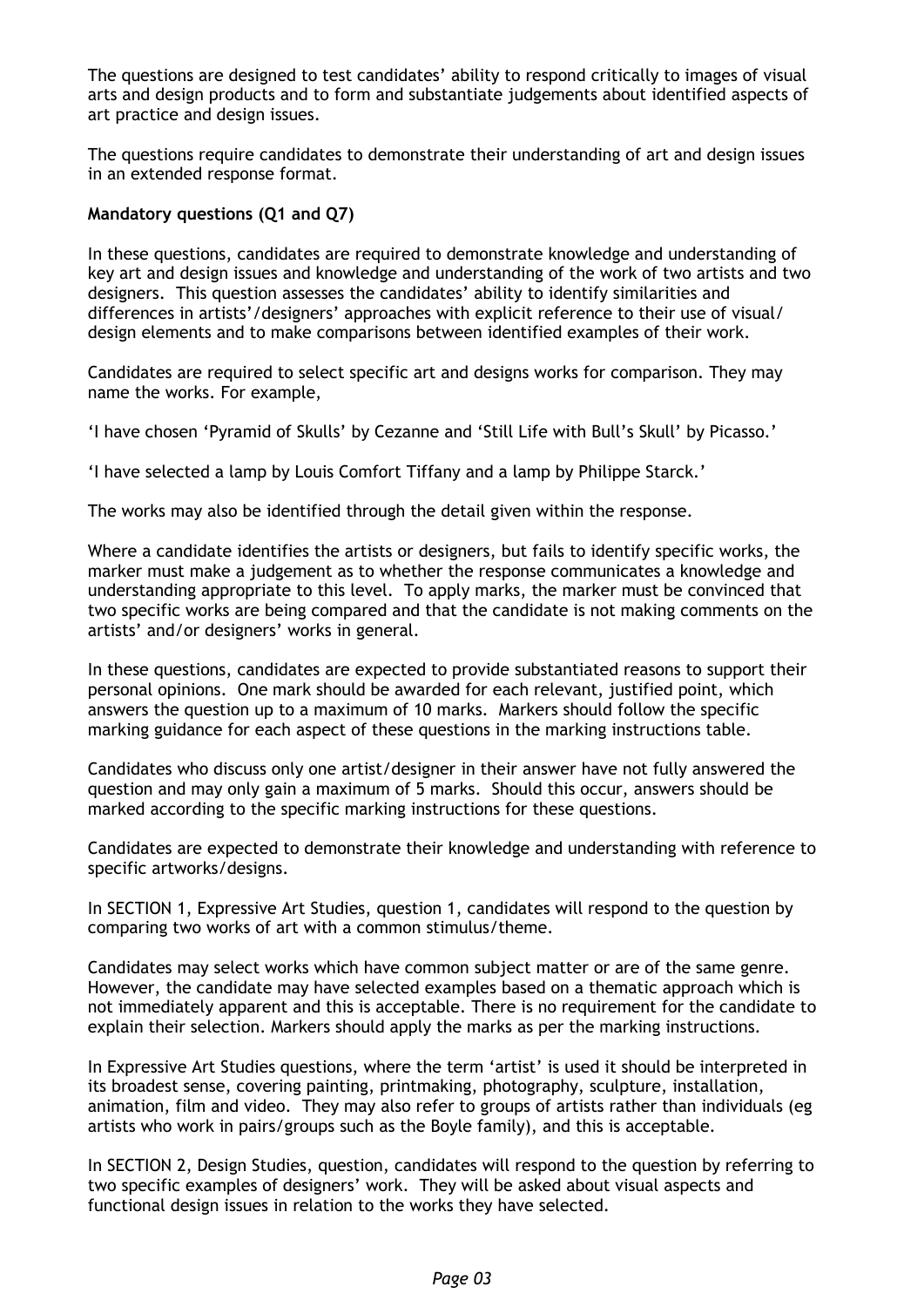In the Design Studies questions, the term 'designer' should also be inclusive of any form of design. Occasionally candidates may refer to collections of designs (particularly in fashion/ textiles answers), and this is acceptable.

Candidates are directed to select works from the same design area. Markers should be aware that candidate may select disparate examples from a particular design area, for example a chair and a kettle in Product Design. This is acceptable. Markers should apply the marks as per the marking instructions.

Candidates may also refer to groups of designers rather than individuals (eg Alessi or Timorous Beasties), and this is acceptable.

#### **Optional questions (Q2–6 and Q8–12)**

These questions require candidates to give a personal response to one selected image from a choice of supplied images. They will demonstrate their understanding of specialist art and design vocabulary when commenting on key aspects of art and design practice and justifying their answers and opinions.

One mark should be awarded for each relevant, justified point, which answers the question up to a maximum of 10 marks. Markers should follow the specific marking guidance for each aspect of the questions provided in the table.

If a candidate answers more than one optional question in either section of the question paper, the answers should be marked and the response that gains the highest marks should be recorded.

In SECTION 1, Expressive Art Studies, they will comment on an unfamiliar image, demonstrating an understanding of important aspects of the artist's work.

In SECTION 2, Design Studies, they will comment on an unfamiliar image, demonstrating understanding of specific design issues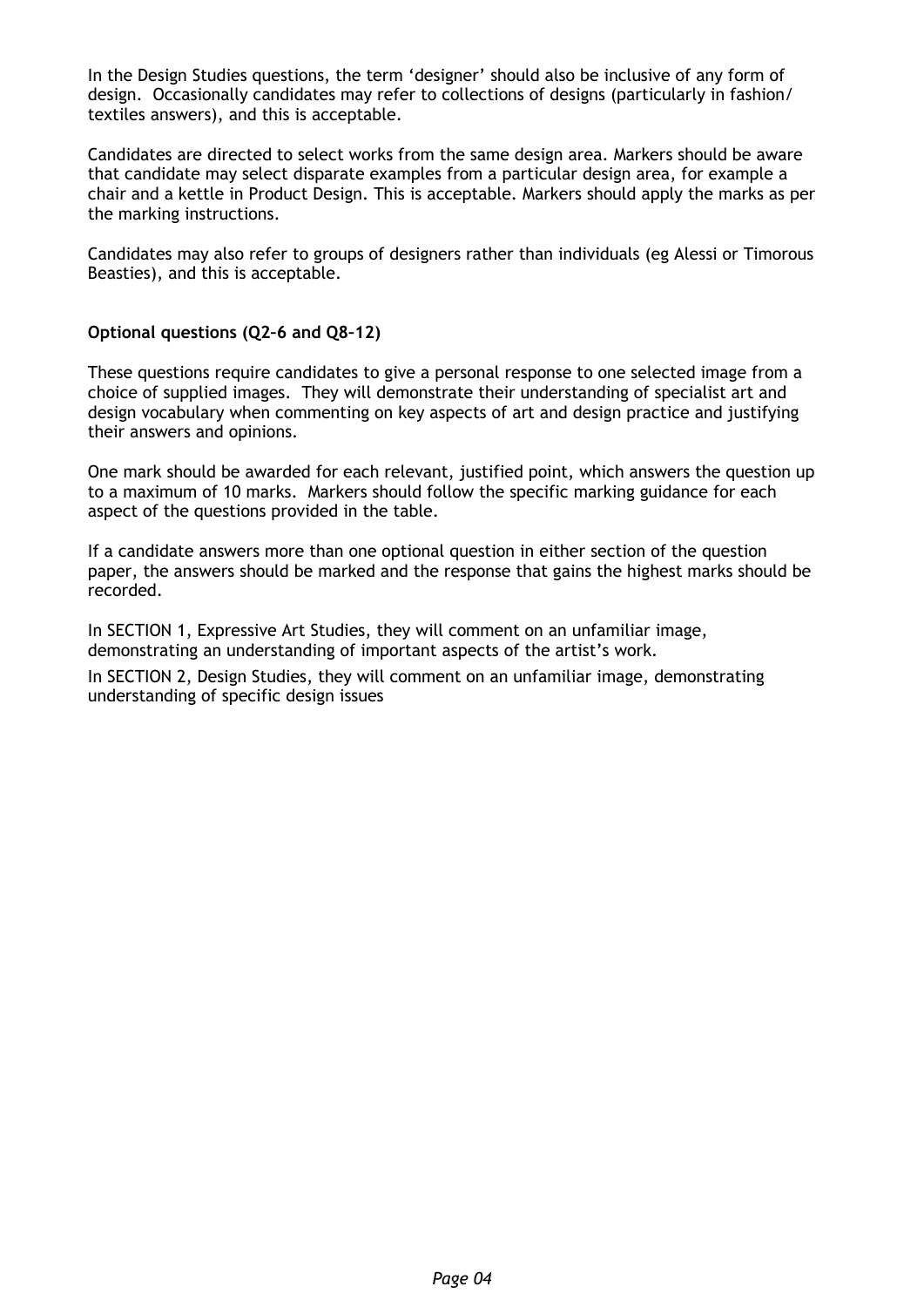### **Part Two: Marking Instructions**

### **Section 1 – Expressive Art Studies**

| <b>Question</b> | <b>General Marking Instructions</b><br>Max<br><b>Mark</b>                                                                                                                                                                                                                                                                                                                                                                                                                                                                                                                                                                                                                                                                                                                                                                                                                            | <b>Specific Marking Instructions</b>                                                                                                                                                                                                                                                                                                                                                                                                                                                                                                                                                                                                                                                                                                                                                                                                                                                                                            |
|-----------------|--------------------------------------------------------------------------------------------------------------------------------------------------------------------------------------------------------------------------------------------------------------------------------------------------------------------------------------------------------------------------------------------------------------------------------------------------------------------------------------------------------------------------------------------------------------------------------------------------------------------------------------------------------------------------------------------------------------------------------------------------------------------------------------------------------------------------------------------------------------------------------------|---------------------------------------------------------------------------------------------------------------------------------------------------------------------------------------------------------------------------------------------------------------------------------------------------------------------------------------------------------------------------------------------------------------------------------------------------------------------------------------------------------------------------------------------------------------------------------------------------------------------------------------------------------------------------------------------------------------------------------------------------------------------------------------------------------------------------------------------------------------------------------------------------------------------------------|
| 1.              | 10<br>All candidates will answer this<br>question. Candidates are expected to<br>demonstrate their knowledge and<br>understanding with reference to two<br>specific artworks.<br>The two selected examples of artwork $\vert \bullet \vert$<br>should clearly contain similar subject<br>matter or be based on the same<br>theme, eg two portraits, two still life<br>paintings with similar objects, two<br>coastal landscapes, two works based<br>on war, fantasy, dance, etc.<br>This question allows candidates to<br>compare artists' approaches with<br>explicit reference to specific<br>elements. In the extended response,<br>candidates will make direct<br>comparisons between selected<br>examples of artwork. They will also be $\vert_{\bullet}$<br>asked to make a judgement on a<br>specific issue. They will be required to<br>give two reasons for their response. | The maximum marks available for this question is 10 marks. Candidates'<br>responses can be credited in a number of ways.<br>Candidates are asked to compare both artists' use of:<br>composition/arrangement<br>style<br>colour<br>This will include a comparison of how the artist has used the selected<br>elements. Candidates will also identify which of the two works they find most<br>interesting, and justify the reasons why.<br>A maximum of 8 marks are available for comparing the two selected<br>artworks. Appropriate answers here would include commenting on:<br>the compositional/arrangement and the effect on the works<br>$\bullet$<br>the style of each of the works and the influences and/or effects<br>$\bullet$<br>the artists' use of colour for expressive effect and how this has been<br>achieved<br>any other well-justified comments relating to composition/<br>arrangement, style and colour |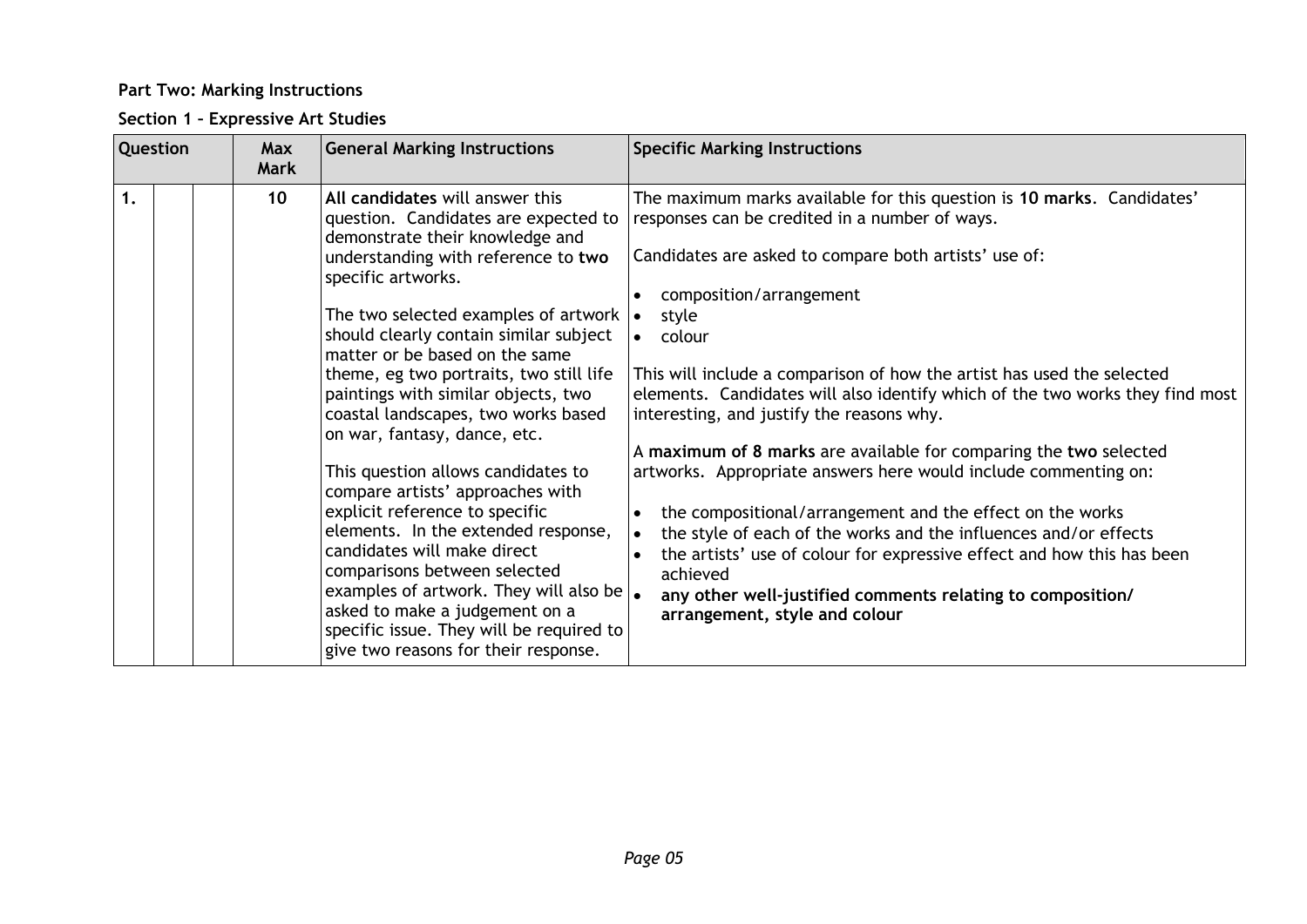|                                                                                                                                                                                                                                                                                                                                                                                                                                                                                                                                                                                                                   | Question | <b>Max</b><br>Mark | <b>General Marking Instructions</b> | <b>Specific Marking Instructions</b>                                                                                                                                                                                                                                                                                                                                                                       |  |  |
|-------------------------------------------------------------------------------------------------------------------------------------------------------------------------------------------------------------------------------------------------------------------------------------------------------------------------------------------------------------------------------------------------------------------------------------------------------------------------------------------------------------------------------------------------------------------------------------------------------------------|----------|--------------------|-------------------------------------|------------------------------------------------------------------------------------------------------------------------------------------------------------------------------------------------------------------------------------------------------------------------------------------------------------------------------------------------------------------------------------------------------------|--|--|
| Candidates who discuss only one<br>artist can only gain a maximum of<br>5 marks. Answers should be marked<br>made on each aspect of the question.<br>according to the specific marking<br>instructions should this occur.<br>A total of 2 marks are available for identifying which of the artworks is the<br>not be awarded for repeating earlier points, if these points have not been<br>developed in any way.<br>Where candidates' answers only discuss one artist in their answer, marks<br>should be awarded as follows:<br>one artist's use of the specific elements.<br>work interesting, giving reasons. |          |                    |                                     | Candidates who have not responded on composition/arrangement, style and<br>colour cannot gain the full 8 marks available; at least one valid point must be<br>most interesting to the candidate, giving two justified reasons. Marks should<br>A maximum of 3 marks are available for discussing artwork with reference to<br>A maximum of 2 marks are available for explaining why they find the artist's |  |  |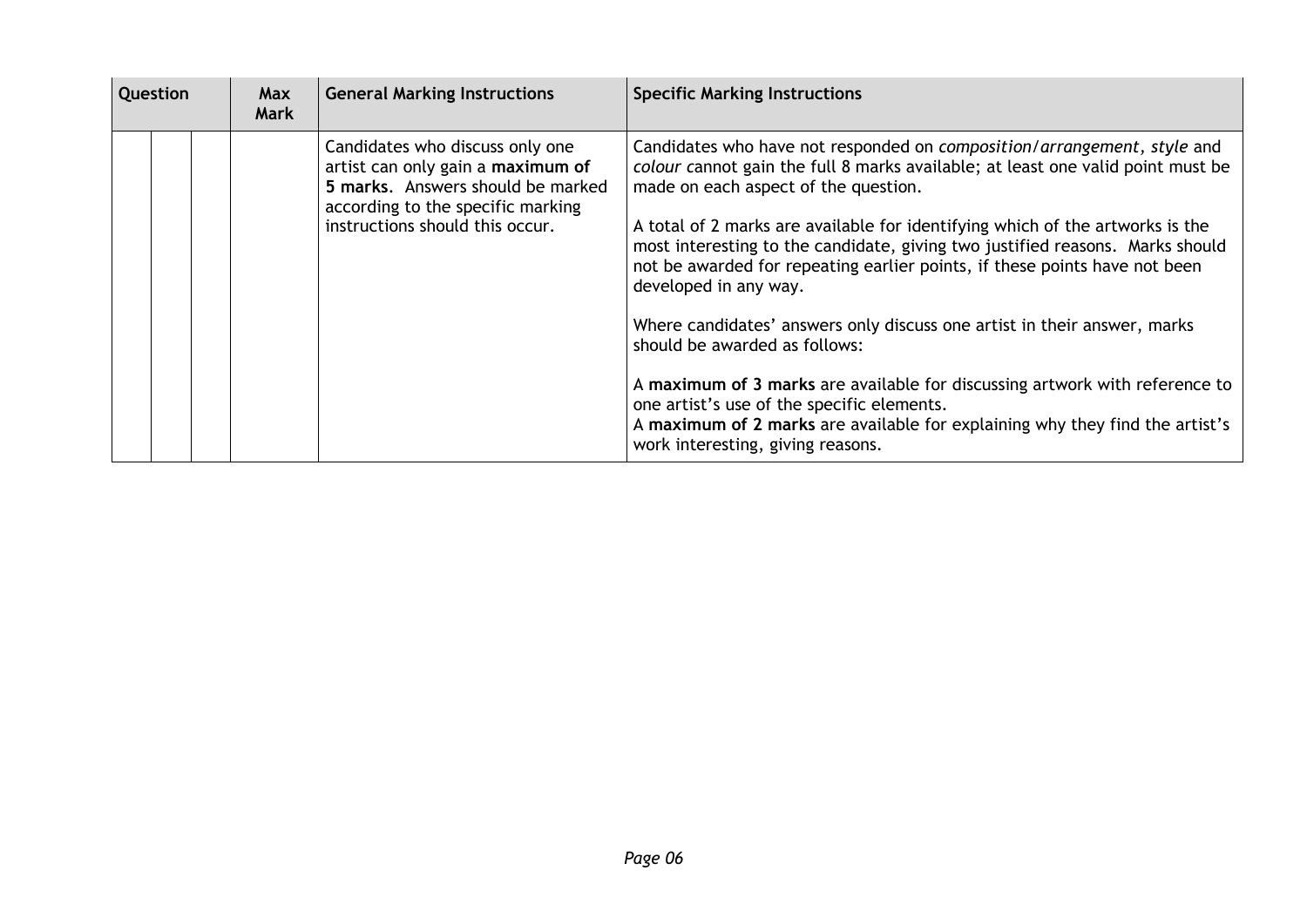| 2.<br>Candidates are asked to choose and<br>10<br>responses can be credited in a number of ways up to a maximum of<br>respond to one other question from<br>10 marks.<br>this section of the paper.                                                                                                                                                                                                                                                                                                                                                                                                                                                                                                                                                                                                                                                                                                                                                                                                                                                                                                                                                                                                                                                                                     | Question | <b>Max</b><br><b>Mark</b> | <b>General Marking Instructions</b> | <b>Specific Marking Instructions</b>                                                                                                                                                                                                                                                                                                                                                                                                                                                                              |  |
|-----------------------------------------------------------------------------------------------------------------------------------------------------------------------------------------------------------------------------------------------------------------------------------------------------------------------------------------------------------------------------------------------------------------------------------------------------------------------------------------------------------------------------------------------------------------------------------------------------------------------------------------------------------------------------------------------------------------------------------------------------------------------------------------------------------------------------------------------------------------------------------------------------------------------------------------------------------------------------------------------------------------------------------------------------------------------------------------------------------------------------------------------------------------------------------------------------------------------------------------------------------------------------------------|----------|---------------------------|-------------------------------------|-------------------------------------------------------------------------------------------------------------------------------------------------------------------------------------------------------------------------------------------------------------------------------------------------------------------------------------------------------------------------------------------------------------------------------------------------------------------------------------------------------------------|--|
| questions for personalisation and<br>comment on the artist's approach referring to composition, line and<br>choice $(Q2-6)$ .<br>colour<br>Each of these questions asks<br>reasons<br>candidates to:<br>comment on the artist's methods<br>to the artist's use of composition, line and colour. One mark should be<br>or approach to the subject and<br>awarded for each relevant point made up to the maximum of<br>their use of specific elements<br>8 marks in total.<br>give their opinion on the work,<br>justifying their opinions<br>Marks should not be awarded for mere<br>relevant justified point made up to the maximum of 2 marks in total.<br>descriptive comments or simply<br>repeating information from the<br>have developed in their answer.<br>legend. To gain marks, candidates<br>must develop points made.<br><b>Composition</b><br>emphasising scale with tall rectangular shapes<br>Any substantiated comments and<br>an 'X' shape divides the image<br>valid, justified personal opinions<br>gives a sense of scale<br>should be rewarded. These opinions<br>railway tracks lead the viewer into the painting<br>can be either positive or negative.<br>multiple viewpoints<br>fragmented image<br>any other well justified comments regarding<br>composition |          |                           | There is a choice of five different | The maximum marks available for this question is 10 marks. Candidates'<br>This question asks candidates to:<br>comment on their opinion of the style of this painting, giving two justified<br>Marks can be awarded for relevant substantiated comments or points relating<br>A maximum of 2 marks may be awarded for giving reasons for their personal<br>opinion of the style of this painting. One mark should be awarded for each<br>The table below outlines appropriate candidate comments which they could |  |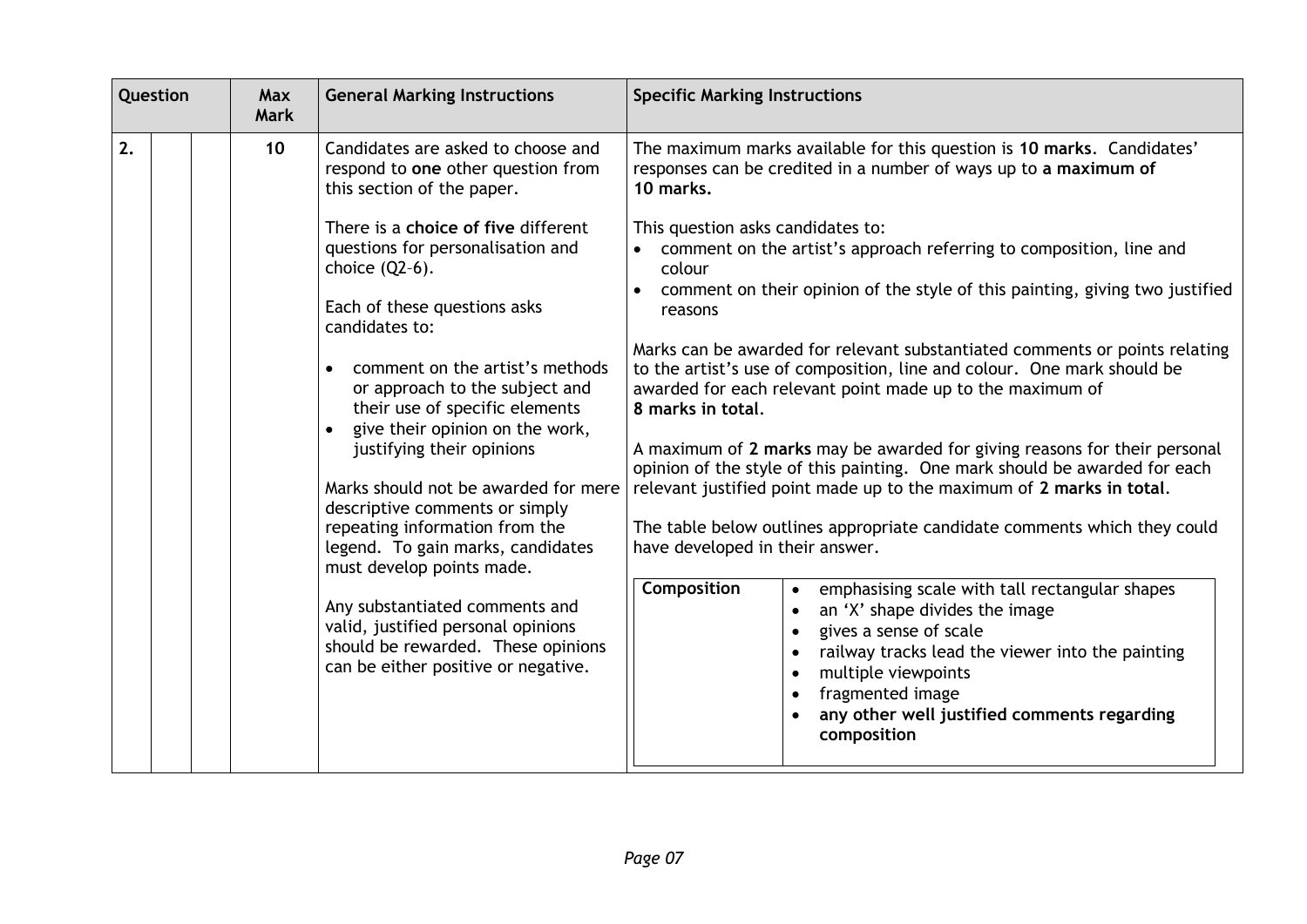| Question |  | <b>General Marking Instructions</b><br>Max<br><b>Mark</b> |  | <b>Specific Marking Instructions</b> |                                                         |                                                                                                                                                                                                                                                                                                                                                                                                                                                                                                                                                            |
|----------|--|-----------------------------------------------------------|--|--------------------------------------|---------------------------------------------------------|------------------------------------------------------------------------------------------------------------------------------------------------------------------------------------------------------------------------------------------------------------------------------------------------------------------------------------------------------------------------------------------------------------------------------------------------------------------------------------------------------------------------------------------------------------|
|          |  |                                                           |  |                                      | Line<br>Colour                                          | direction of line emphasising perspective<br>$\bullet$<br>leading the viewer's eye to the centre of the<br>image<br>dark lines highlight the basic shape of buildings<br>and architectural detail<br>dark lines highlight the detail of the rail tracks<br>$\bullet$<br>any other well justified comments regarding<br>line<br>application of flat areas of colour<br>$\bullet$<br>limited colour palette<br>pale colours emphasise distance<br>muted colour<br>contrasting warm and cold colours<br>any other well justified comments regarding<br>colour |
|          |  |                                                           |  |                                      | Personal<br>opinion of the<br>style of this<br>painting | comparison with other art styles of which they<br>are familiar<br>stylised and simplified shapes<br>$\bullet$<br>represents a place in an unusual way<br>$\bullet$<br>the style helps communicate the meaning of the<br>title<br>any other justified reasons - either positive or<br>$\bullet$<br>negative                                                                                                                                                                                                                                                 |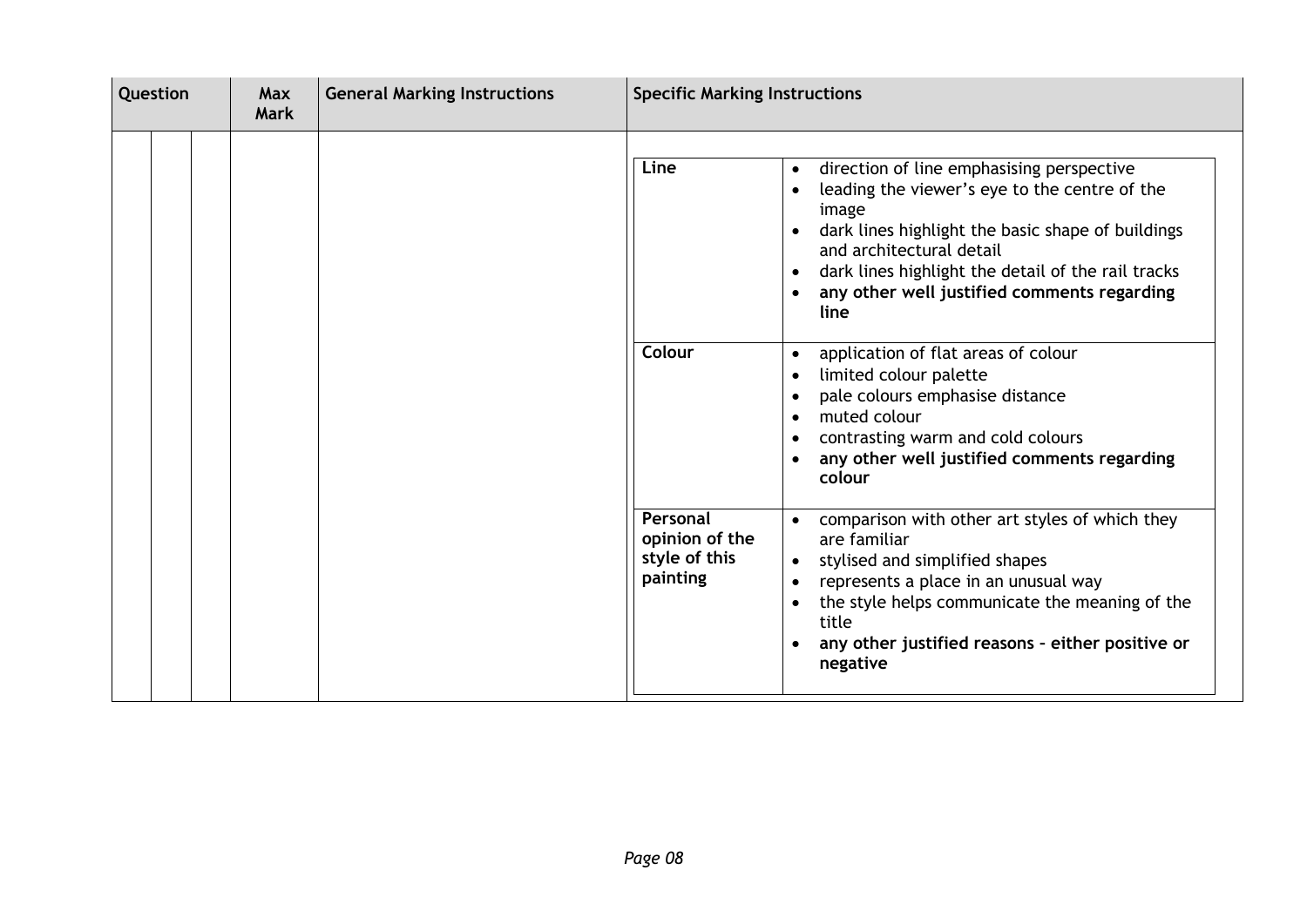| Question |  | <b>Max</b><br><b>Mark</b> | <b>General Marking Instructions</b> | <b>Specific Marking Instructions</b>                                                                                                                                                                                                                                                                                                                                                                                                                                                                                                                                                                           |                                                                                                                                                                                                                                                                                                                                                                                                                                                                                                                                                                                                                                                                                                                                                                                                                                                                                                                                                                                                           |
|----------|--|---------------------------|-------------------------------------|----------------------------------------------------------------------------------------------------------------------------------------------------------------------------------------------------------------------------------------------------------------------------------------------------------------------------------------------------------------------------------------------------------------------------------------------------------------------------------------------------------------------------------------------------------------------------------------------------------------|-----------------------------------------------------------------------------------------------------------------------------------------------------------------------------------------------------------------------------------------------------------------------------------------------------------------------------------------------------------------------------------------------------------------------------------------------------------------------------------------------------------------------------------------------------------------------------------------------------------------------------------------------------------------------------------------------------------------------------------------------------------------------------------------------------------------------------------------------------------------------------------------------------------------------------------------------------------------------------------------------------------|
| 3.       |  |                           | 10                                  | Candidates are asked to choose and<br>respond to one other question from<br>this section of the paper.<br>There is a choice of five different<br>questions for personalisation and<br>choice $(Q2-6)$ .<br>Each of these questions asks<br>candidates to:<br>comment on the artist's methods<br>or approach to the subject and<br>their use of specific elements<br>give their opinion on the work,<br>justifying their opinions<br>Marks should not be awarded for mere<br>descriptive comments or simply<br>repeating information from the<br>legend. To gain marks, candidates<br>must develop points made. | The maximum marks available for this question is 10 marks. Candidates'<br>responses can be credited in a number of ways up to a maximum of<br>10 marks.<br>This question asks candidates to:<br>comment on the approach used in this artwork, referring to composition,<br>colour and pattern<br>give their opinion of how well the artist has communicated humour in this<br>painting<br>Marks can be awarded for relevant substantiated comments or points relating<br>to the artist's use of composition, colour and pattern. One mark should be<br>awarded for each relevant point made up to the maximum of<br>8 marks in total.<br>A maximum of 2 marks may be awarded for giving reasons for their opinion of<br>how well the artist has communicated humour in this painting. One mark<br>should be awarded for each relevant point made up to the maximum of 2<br>marks in total.<br>The table below outlines appropriate candidate comments which they could<br>have developed in their answer. |
|          |  |                           |                                     | Any substantiated comments and<br>valid, justified personal opinions<br>should be rewarded. These opinions<br>can be either positive or negative.                                                                                                                                                                                                                                                                                                                                                                                                                                                              |                                                                                                                                                                                                                                                                                                                                                                                                                                                                                                                                                                                                                                                                                                                                                                                                                                                                                                                                                                                                           |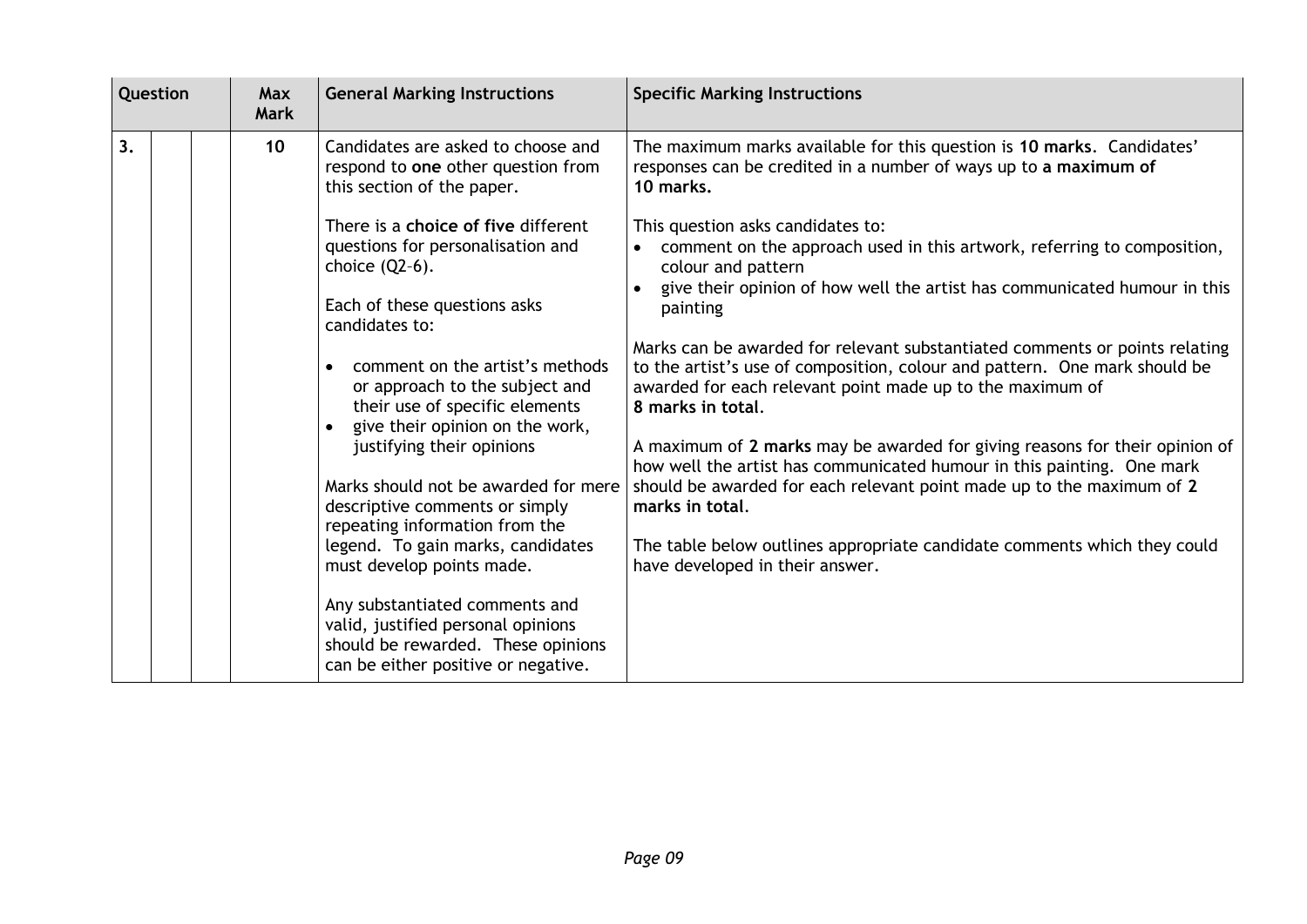| Question |  | <b>General Marking Instructions</b><br><b>Max</b><br><b>Mark</b> |  |                       | <b>Specific Marking Instructions</b>                                                                                                                                                                                                                                                                                                                                                                                                                                                                                                                                                                                                                                                                                   |  |  |
|----------|--|------------------------------------------------------------------|--|-----------------------|------------------------------------------------------------------------------------------------------------------------------------------------------------------------------------------------------------------------------------------------------------------------------------------------------------------------------------------------------------------------------------------------------------------------------------------------------------------------------------------------------------------------------------------------------------------------------------------------------------------------------------------------------------------------------------------------------------------------|--|--|
|          |  |                                                                  |  | Composition<br>Colour | a crowded/busy composition<br>$\bullet$<br>focal point of the image<br>$\bullet$<br>use of flat shapes and their effect on the<br>perspective<br>geometric shapes and structures<br>$\bullet$<br>contrast of both man-made and natural objects<br>the positioning of certain objects causes<br>confusion to viewer<br>division of space<br>$\bullet$<br>any other well justified comments regarding<br>composition<br>contrasting cool and warm colours<br>$\bullet$<br>vibrancy and intensity<br>areas of flat colour<br>$\bullet$<br>more subtle colour in parts of the background<br>$\bullet$<br>application of colour and how it contributes to<br>style<br>any other well justified comments regarding<br>colour |  |  |
|          |  |                                                                  |  | Pattern               | repeated geometric and organic forms<br>the effects of pattern in foreground and<br>background<br>decorative detail created by pattern<br>a wide range of contrasting patterns throughout<br>$\bullet$<br>how pattern creates the illusion of depth<br>$\bullet$<br>representation of animal markings<br>$\bullet$<br>any other well justified comments regarding<br>pattern                                                                                                                                                                                                                                                                                                                                           |  |  |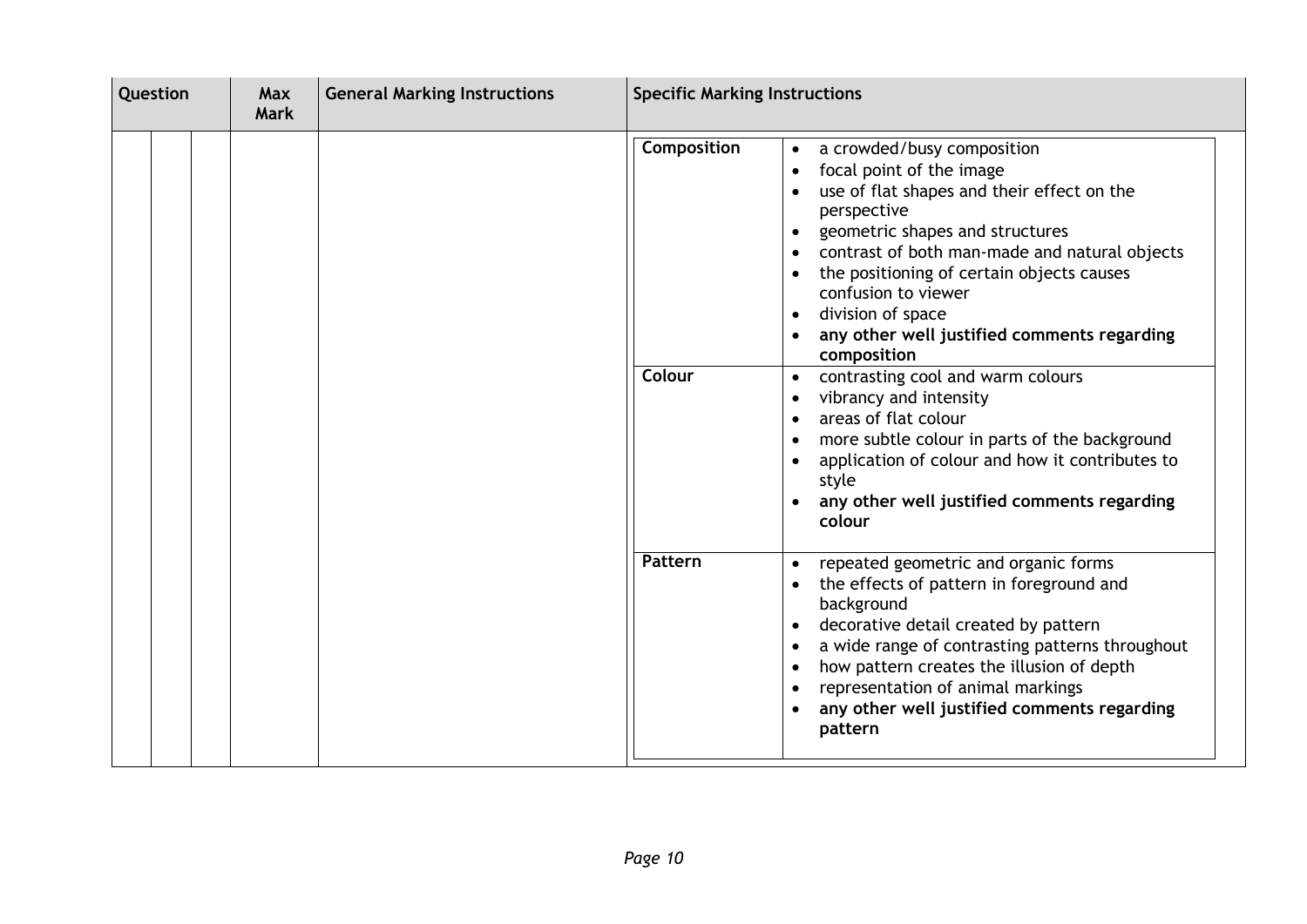| Question | Max<br><b>Mark</b> | <b>General Marking Instructions</b> | <b>Specific Marking Instructions</b>                                                                                                                                                                                                                                                                                                                                          |
|----------|--------------------|-------------------------------------|-------------------------------------------------------------------------------------------------------------------------------------------------------------------------------------------------------------------------------------------------------------------------------------------------------------------------------------------------------------------------------|
|          |                    |                                     | Personal<br>stylised shapes and structures add a child-like/<br>opinion of how<br>whimsical feel to the painting<br>well the artist<br>not 'realistic'<br>has<br>decorative/naïve style<br>communicated<br>staged composition contributes to the narrative<br>humour<br>unusual combination of subject matter<br>any other justified reasons - either positive or<br>negative |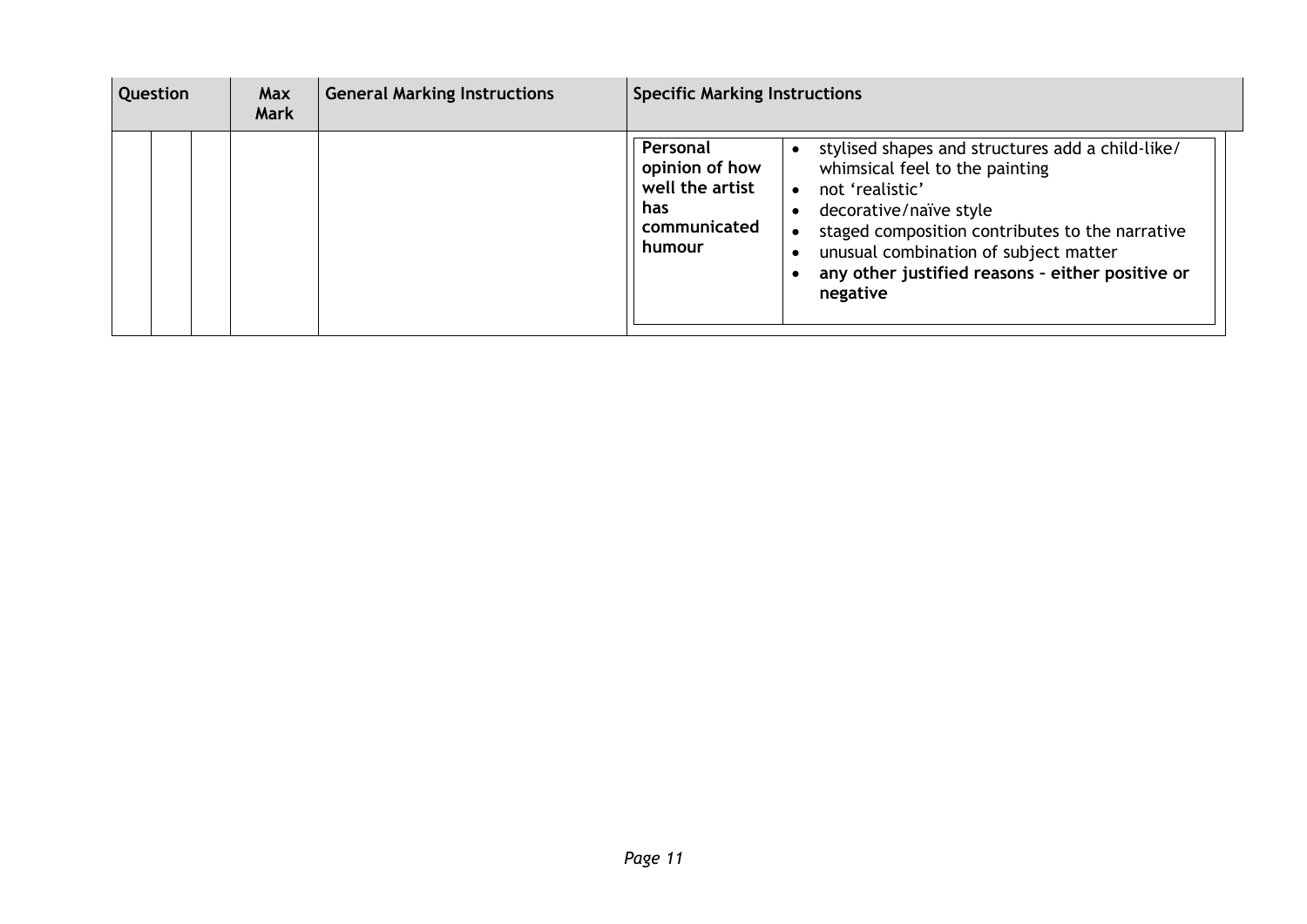| Question |  | <b>Max</b><br><b>Mark</b> | <b>General Marking Instructions</b>                                                                                                               | <b>Specific Marking Instructions</b>                                                                                                                                                                                                                                                                                                                           |
|----------|--|---------------------------|---------------------------------------------------------------------------------------------------------------------------------------------------|----------------------------------------------------------------------------------------------------------------------------------------------------------------------------------------------------------------------------------------------------------------------------------------------------------------------------------------------------------------|
| 4.       |  | 10                        | Candidates are asked to choose and<br>respond to one other question from<br>this section of the paper.                                            | The maximum marks available for this question is 10 marks. Candidates'<br>responses can be credited in a number of ways up to a maximum of<br>10 marks.                                                                                                                                                                                                        |
|          |  |                           | There is a choice of five different<br>questions for personalisation and<br>choice $(Q2-6)$ .                                                     | This question asks candidates to:<br>comment on the artist's representation of this subject, referring to<br>composition, shape and colour                                                                                                                                                                                                                     |
|          |  |                           | Each of these questions asks<br>candidates to:                                                                                                    | give their own opinion on what the painting communicates to them, giving<br>two justified reasons                                                                                                                                                                                                                                                              |
|          |  |                           | comment on the artist's methods<br>or approach to the subject and<br>their use of specific elements<br>give their opinion on the work,            | Marks can be awarded for relevant substantiated comments or points relating<br>to the artist's use of composition, shape and colour. One mark should be<br>awarded for each relevant point made up to the maximum of<br>8 marks in total.                                                                                                                      |
|          |  |                           | justifying their opinions<br>Marks should not be awarded for mere                                                                                 | A maximum of 2 marks may be awarded for giving reasons for their personal<br>opinion on what the artist is trying to communicate. One mark should be<br>awarded for each relevant justified point made up to the maximum of 2                                                                                                                                  |
|          |  |                           | descriptive comments or simply<br>repeating information from the<br>legend. To gain marks, candidates                                             | marks in total.<br>The table below outlines appropriate candidate comments which they could                                                                                                                                                                                                                                                                    |
|          |  |                           | must develop points made.                                                                                                                         | have developed in their answer.                                                                                                                                                                                                                                                                                                                                |
|          |  |                           | Any substantiated comments and<br>valid, justified personal opinions<br>should be rewarded. These opinions<br>can be either positive or negative. | <b>Composition</b><br>focal point<br>placement of figures<br>the grouping of triangular formations<br>dominant 'W' shape<br>cluttered and crowded arrangements<br>how the eye is led around the picture<br>use of foreground, middle ground and background<br>comments on the use of perspective<br>any other well justified comments regarding<br>composition |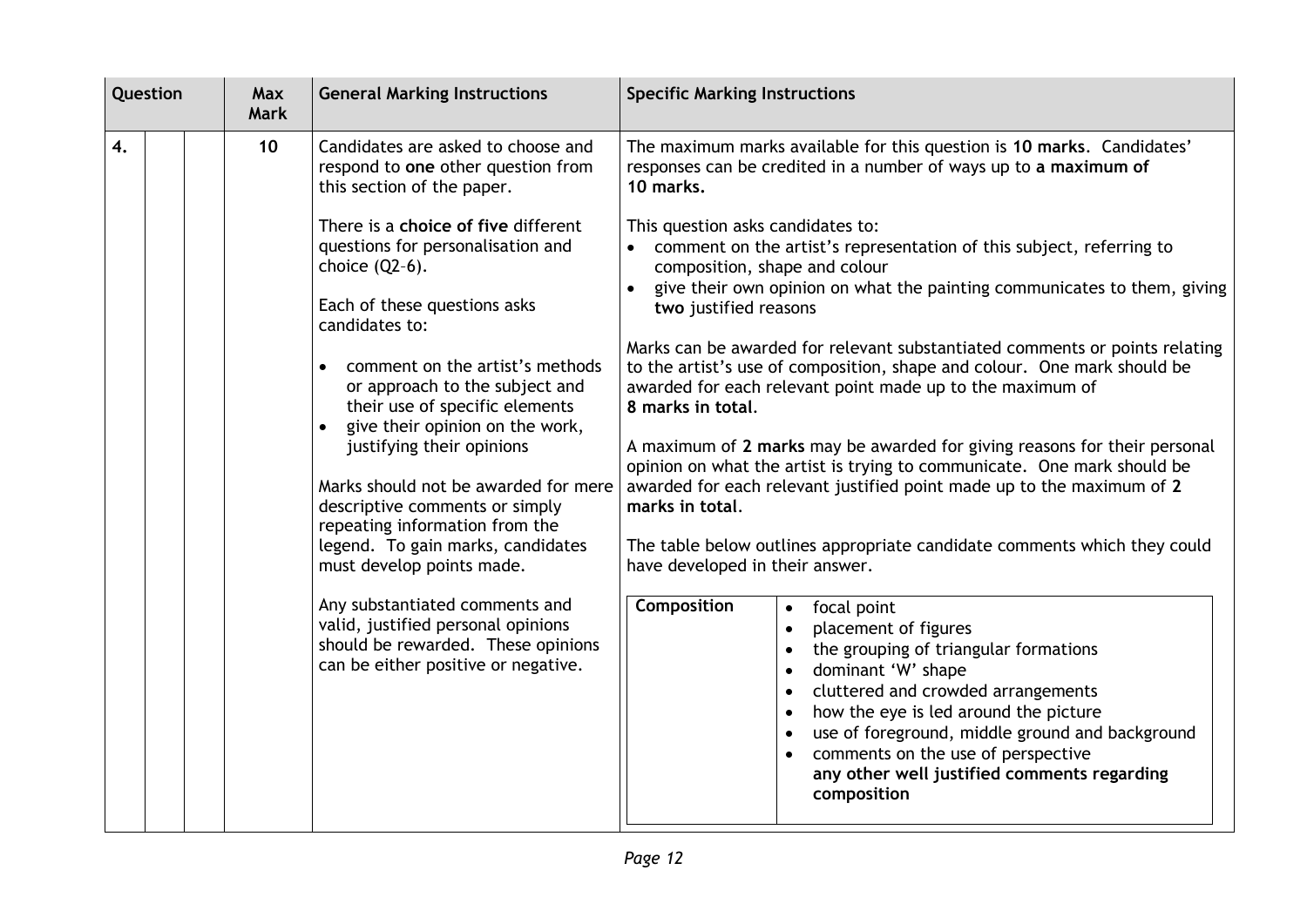| Question |  | <b>Max</b><br><b>Mark</b> | <b>General Marking Instructions</b> |  | <b>Specific Marking Instructions</b>                         |                                                                                                                                                                                                                                                                                                                       |
|----------|--|---------------------------|-------------------------------------|--|--------------------------------------------------------------|-----------------------------------------------------------------------------------------------------------------------------------------------------------------------------------------------------------------------------------------------------------------------------------------------------------------------|
|          |  |                           |                                     |  | <b>Shape</b>                                                 | flattened perspective and form<br>$\bullet$<br>use of black line around shapes<br>the bold use of contrast within shapes<br>geometric and irregular forms<br>$\bullet$<br>the simplification of shape<br>fragmentation of the fire<br>any other well justified comments regarding the<br>use of shape                 |
|          |  |                           |                                     |  | Colour                                                       | limited colour palette<br>$\bullet$<br>use of warm colour and its effect<br>the use of black and white to create contrast<br>effect of colour to establish mood and atmosphere<br>$\bullet$<br>tonal variation of colour<br>application of colour<br>any other well justified comments regarding the<br>use of colour |
|          |  |                           |                                     |  | Personal<br>opinion on what<br>this painting<br>communicates | comments on the subject matter<br>the consequences of war<br>$\bullet$<br>a harrowing scene<br>symbolism of the imagery<br>speculation on the narrative<br>any other justified reasons, either positive or<br>negative, relating to what the artist is trying to<br>communicate                                       |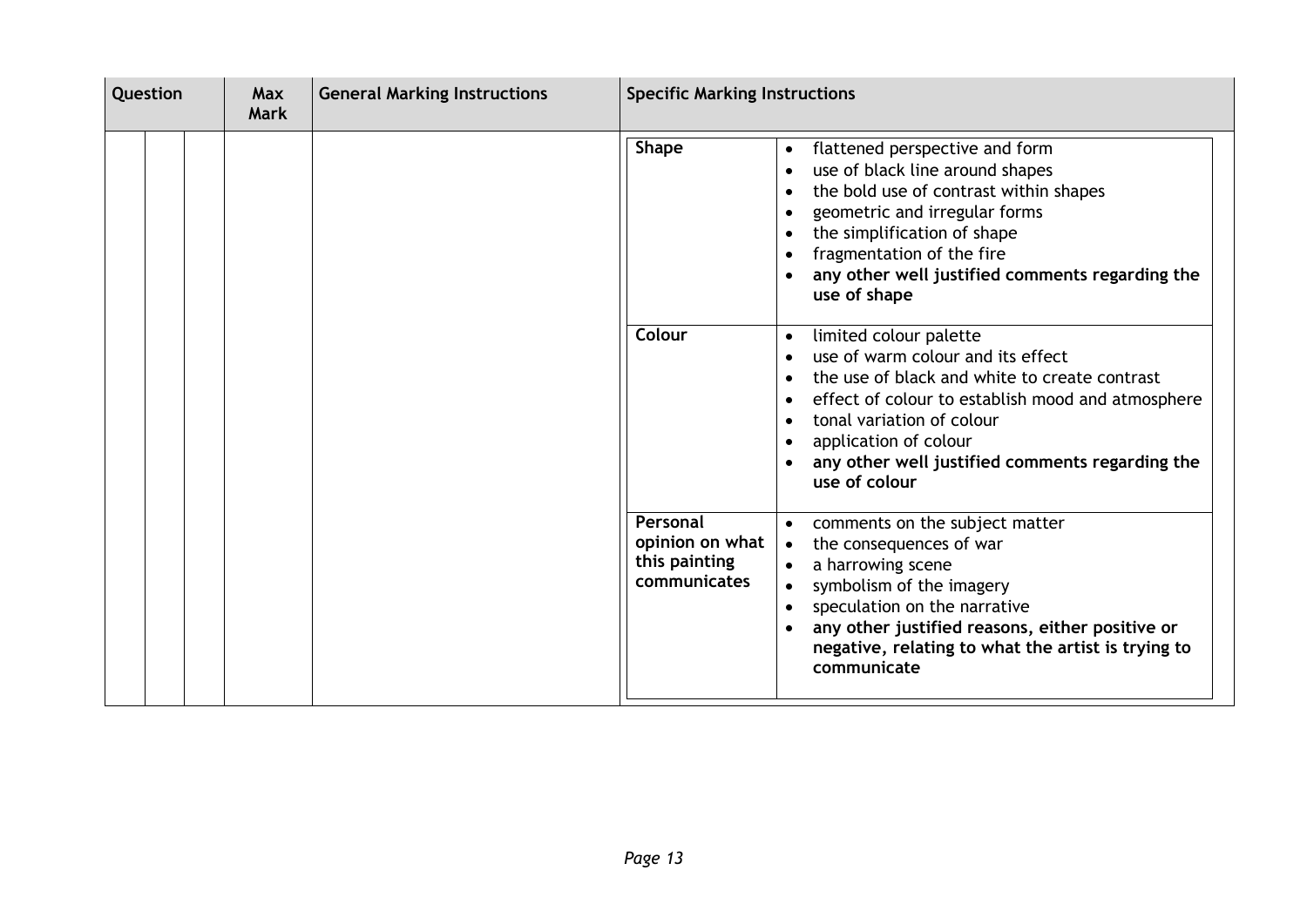| Question<br><b>General Marking Instructions</b><br>Max<br><b>Mark</b> |  |                 | <b>Specific Marking Instructions</b>                                                                                                                                                                                                                                                                                                                                                                                                                                                                                                                                                                                                                                                                                                                                |                                                                                                                                                                                                                                                                                                                                                                                                                                                                                                                                                                                                                                                                                                                                                                                                                                                                                                                                                                                                                                                                                                                                                                                                                                                                                                                                                              |
|-----------------------------------------------------------------------|--|-----------------|---------------------------------------------------------------------------------------------------------------------------------------------------------------------------------------------------------------------------------------------------------------------------------------------------------------------------------------------------------------------------------------------------------------------------------------------------------------------------------------------------------------------------------------------------------------------------------------------------------------------------------------------------------------------------------------------------------------------------------------------------------------------|--------------------------------------------------------------------------------------------------------------------------------------------------------------------------------------------------------------------------------------------------------------------------------------------------------------------------------------------------------------------------------------------------------------------------------------------------------------------------------------------------------------------------------------------------------------------------------------------------------------------------------------------------------------------------------------------------------------------------------------------------------------------------------------------------------------------------------------------------------------------------------------------------------------------------------------------------------------------------------------------------------------------------------------------------------------------------------------------------------------------------------------------------------------------------------------------------------------------------------------------------------------------------------------------------------------------------------------------------------------|
| 5.                                                                    |  | 10 <sup>°</sup> | Candidates are asked to choose and<br>respond to one other question from<br>this section of the paper.<br>There is a choice of five different<br>questions for personalisation and<br>choice $(Q2-6)$ .<br>Each of these questions asks<br>candidates to:<br>comment on the artist's methods<br>or approach to the subject and<br>their use of specific elements<br>give their opinion on the work,<br>justifying their opinions<br>Marks should not be awarded for mere<br>descriptive comments or simply<br>repeating information from the<br>legend. To gain marks, candidates<br>must develop points made.<br>Any substantiated comments and<br>valid, justified personal opinions<br>should be rewarded. These opinions<br>can be either positive or negative. | The maximum marks available for this question is 10 marks. Candidates'<br>responses can be credited in a number of ways up to a maximum of<br>10 marks.<br>This question asks candidates to:<br>comment on the sculpture with reference to subject matter, form and use<br>of materials<br>give two justified reasons as to what this sculpture communicates to them<br>Marks can be awarded for relevant substantiate use of comments or points<br>relating to the artist's use of subject matter, form and materials. One mark<br>should be awarded for each relevant point made up to the maximum of 8<br>marks in total.<br>A maximum of 2 marks may be awarded for giving reasons for their<br>$\bullet$<br>personal opinion as to what this sculpture communicates to them. One<br>mark should be awarded for each relevant point made up to the maximum<br>of 2 marks in total.<br>The table below outlines appropriate candidate comments which they could<br>have developed in their answer.<br><b>Subject Matter</b><br>inspired by the natural world<br>$\bullet$<br>insects<br>$\bullet$<br>female spider with egg sac in abdomen<br>references to title-mother, nurture, protector,<br>spinning webs<br>alien creature<br>$\bullet$<br>unusual/unconventional choice by artist<br>any other well justified comments regarding<br>subject matter |
|                                                                       |  |                 |                                                                                                                                                                                                                                                                                                                                                                                                                                                                                                                                                                                                                                                                                                                                                                     |                                                                                                                                                                                                                                                                                                                                                                                                                                                                                                                                                                                                                                                                                                                                                                                                                                                                                                                                                                                                                                                                                                                                                                                                                                                                                                                                                              |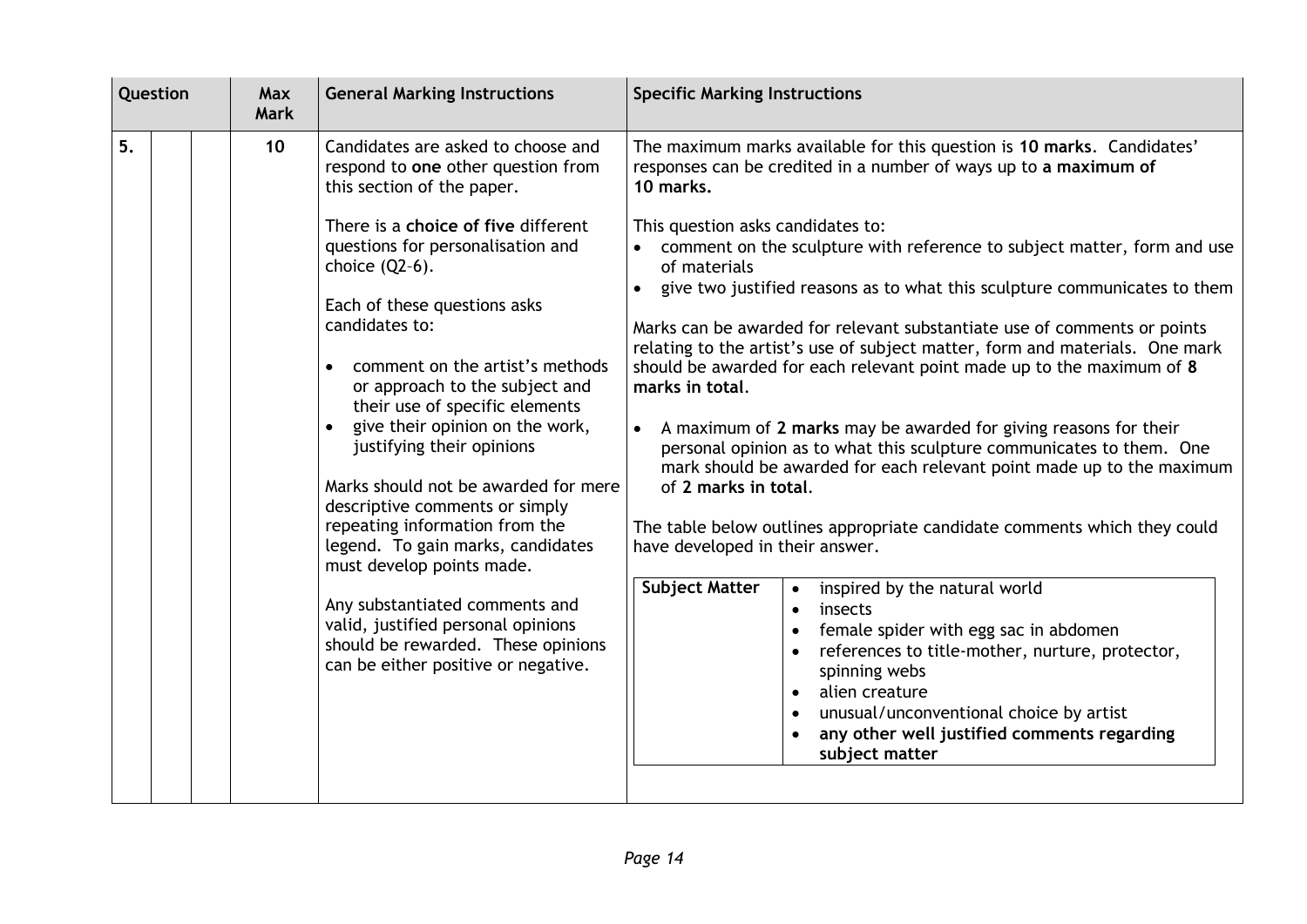| Question |  | <b>Max</b><br><b>Mark</b> | <b>General Marking Instructions</b> | <b>Specific Marking Instructions</b> |                                                                     |                                                                                                                                                                                                                                                                                                                                                                                                                                                                                                                                                                                                                                                                  |
|----------|--|---------------------------|-------------------------------------|--------------------------------------|---------------------------------------------------------------------|------------------------------------------------------------------------------------------------------------------------------------------------------------------------------------------------------------------------------------------------------------------------------------------------------------------------------------------------------------------------------------------------------------------------------------------------------------------------------------------------------------------------------------------------------------------------------------------------------------------------------------------------------------------|
|          |  |                           |                                     |                                      | Form<br><b>Use of Materials</b>                                     | organic<br>$\bullet$<br>gigantic in scale/oversized/monumental<br>linear<br>$\bullet$<br>the curved forms of the legs create an arched<br>$\bullet$<br>form which supports the central part of the<br>sculpture<br>delicacy of leg structures<br>$\bullet$<br>focal point in centre of sculpture<br>any other well justified comments regarding<br>subject matter<br>strength of steel to support sculpture<br>$\bullet$<br>use of marble for spider's eggs<br>metal is effective in terms of colour and texture<br>$\bullet$<br>contrasting textures<br>durability/suitability for outdoor location<br>$\bullet$<br>any other well justified comments regarding |
|          |  |                           |                                     |                                      | Personal<br>opinion as to<br>what this<br>sculpture<br>communicates | materials<br>haunting/sinister<br>$\bullet$<br>grotesque<br>creepy<br>unconventional approach to sculpture and its<br>setting<br>shock factor<br>$\bullet$<br>possible references to extra-terrestrial/fantasy/<br>$\bullet$<br>horror<br>any other justified reasons - either positive or<br>negative                                                                                                                                                                                                                                                                                                                                                           |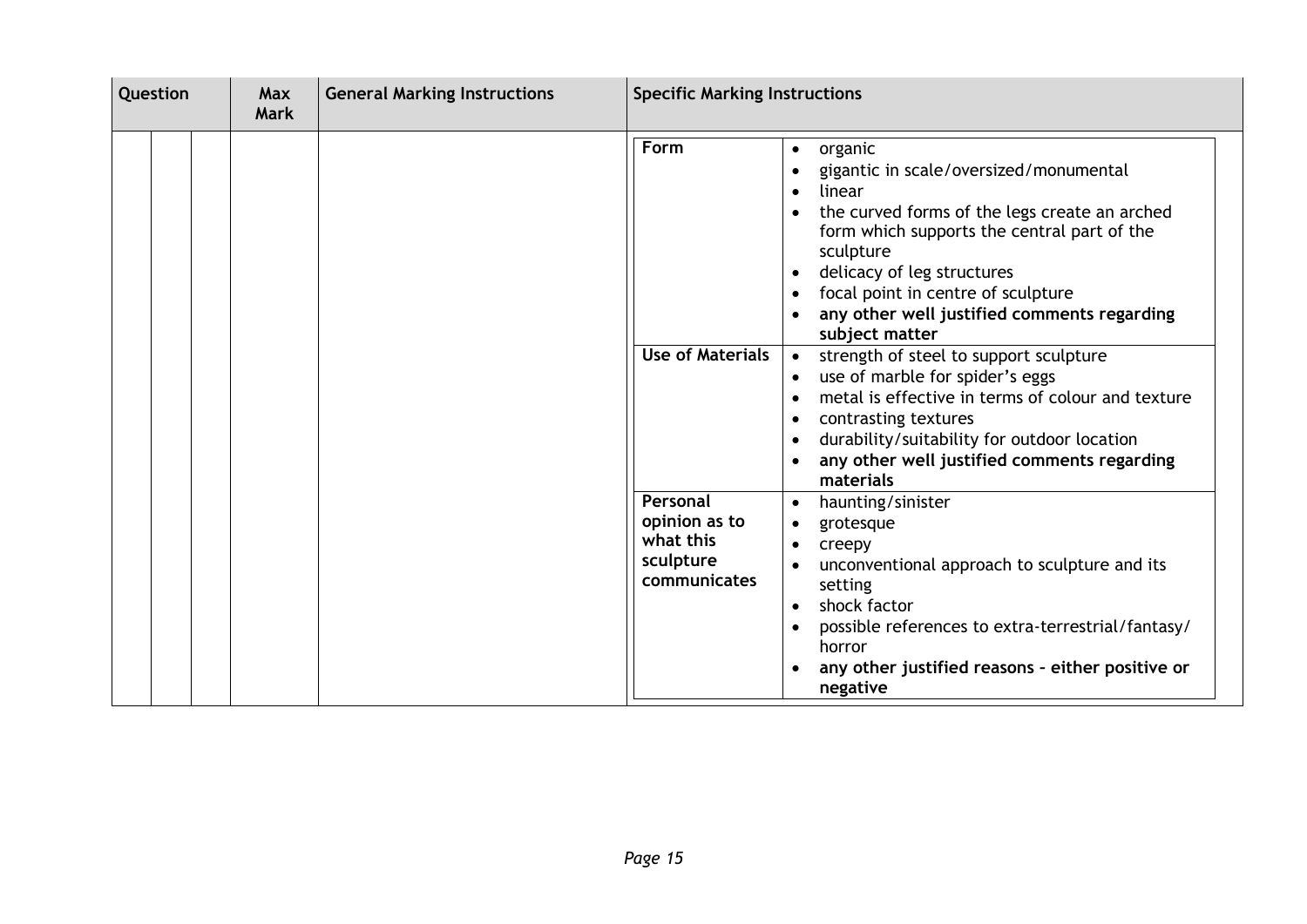| Question | Max<br><b>Mark</b> | <b>General Marking Instructions</b>                                                                                                                                                                                                                                                                                                                                                                                                                                                                    | <b>Specific Marking Instructions</b>                                                                                                                                                                                                                                                                                                                                                                                                                                                                                                                                                                                                                                                                                                                                                                                                                                                                                                                                                                          |  |
|----------|--------------------|--------------------------------------------------------------------------------------------------------------------------------------------------------------------------------------------------------------------------------------------------------------------------------------------------------------------------------------------------------------------------------------------------------------------------------------------------------------------------------------------------------|---------------------------------------------------------------------------------------------------------------------------------------------------------------------------------------------------------------------------------------------------------------------------------------------------------------------------------------------------------------------------------------------------------------------------------------------------------------------------------------------------------------------------------------------------------------------------------------------------------------------------------------------------------------------------------------------------------------------------------------------------------------------------------------------------------------------------------------------------------------------------------------------------------------------------------------------------------------------------------------------------------------|--|
| 6.       | 10                 | Candidates are asked to choose and<br>respond to one other question from<br>this section of the paper.                                                                                                                                                                                                                                                                                                                                                                                                 | The maximum marks available for this question is 10 marks. Candidates'<br>responses can be credited in a number of ways up to a maximum of<br>10 marks.                                                                                                                                                                                                                                                                                                                                                                                                                                                                                                                                                                                                                                                                                                                                                                                                                                                       |  |
|          |                    | There is a choice of five different<br>questions for personalisation and<br>choice $(Q2-6)$ .<br>Each of these questions asks<br>candidates to:                                                                                                                                                                                                                                                                                                                                                        | This question asks candidates to:<br>comment on the work, referring to composition, colour and media<br>handling/technique<br>give their opinion on the approach to this self-portrait, giving two<br>justified reasons                                                                                                                                                                                                                                                                                                                                                                                                                                                                                                                                                                                                                                                                                                                                                                                       |  |
|          |                    | comment on the artist's methods<br>or approach to the subject and<br>their use of specific elements<br>give their opinion on the work,<br>justifying their opinions<br>Marks should not be awarded for mere<br>descriptive comments or simply<br>repeating information from the<br>legend. To gain marks, candidates<br>must develop points made.<br>Any substantiated comments and<br>valid, justified personal opinions<br>should be rewarded. These opinions<br>can be either positive or negative. | Marks can be awarded for relevant substantiated comments or points relating<br>to the artist's composition, use of colour and media handling/technique. One<br>mark should be awarded for each relevant point made up to the maximum of<br>8 marks in total.<br>A maximum of 2 marks may be awarded for giving reasons for their personal<br>opinion of the approach to self-portraiture. One mark should be awarded for<br>each relevant justified point made up to the maximum of<br>2 marks in total.<br>The table below outlines appropriate candidate comments which they could<br>have developed in their answer.<br><b>Composition</b><br>the main face is the most detailed part<br>main face is in the centre of the image<br>top half light, bottom half dark<br>repeated image adds interest<br>$\bullet$<br>repetition give a sense of depth and perspective<br>parts of window frame the image<br>curve of the palette is repeated<br>any other well justified comments regarding<br>composition |  |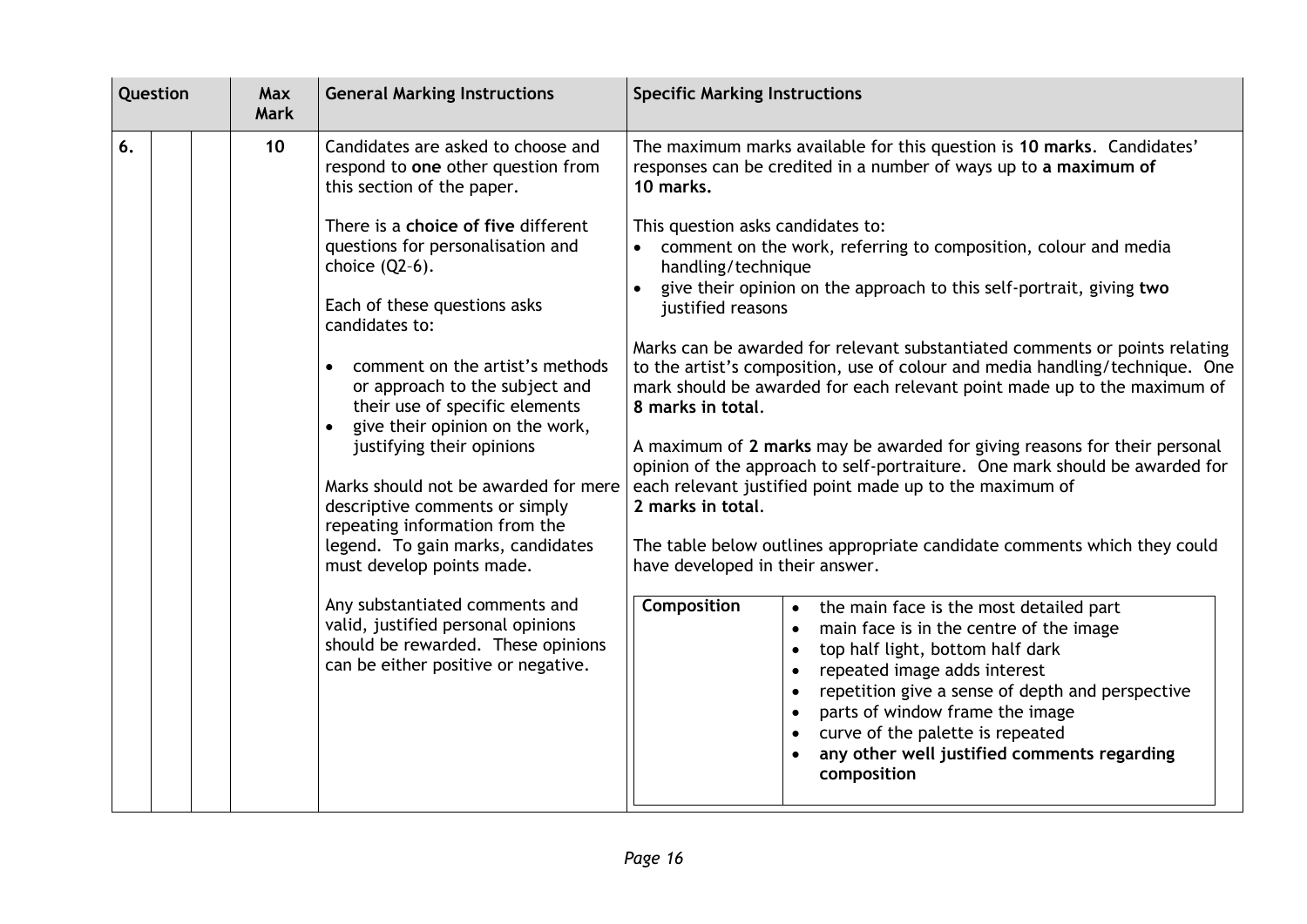| Question |  | <b>General Marking Instructions</b><br><b>Max</b><br><b>Mark</b> |  | <b>Specific Marking Instructions</b> |                                                              |                                                                                                                                                                                                                                                                                                                                                  |
|----------|--|------------------------------------------------------------------|--|--------------------------------------|--------------------------------------------------------------|--------------------------------------------------------------------------------------------------------------------------------------------------------------------------------------------------------------------------------------------------------------------------------------------------------------------------------------------------|
|          |  |                                                                  |  |                                      | <b>Colour</b>                                                | bright sky contrast with dull interior<br>$\bullet$<br>reference to limited colour palette<br>$\bullet$<br>dark clothing highlights the face<br>$\bullet$<br>brighter colours are placed on the palette<br>bright colour create a focal point<br>any other well justified comments regarding<br>colour                                           |
|          |  |                                                                  |  |                                      | Media handling/<br><b>Technique</b>                          | parts are 'unfinished'<br>repeated faces are less detailed<br>visible brushstrokes<br>$\bullet$<br>spontaneous and energetic mark-making<br>any other well justified comments regarding<br>media handling/technique                                                                                                                              |
|          |  |                                                                  |  |                                      | Personal<br>opinion of the<br>style of this<br>self-portrait | reference may be made to other styles of work<br>$\bullet$<br>with which they are familiar<br>effect of the repeated image<br>$\bullet$<br>fragmentation of the image<br>showing the artist working<br>$\bullet$<br>what the painting communicates about the artist<br>any other justified reasons - either positive or<br>$\bullet$<br>negative |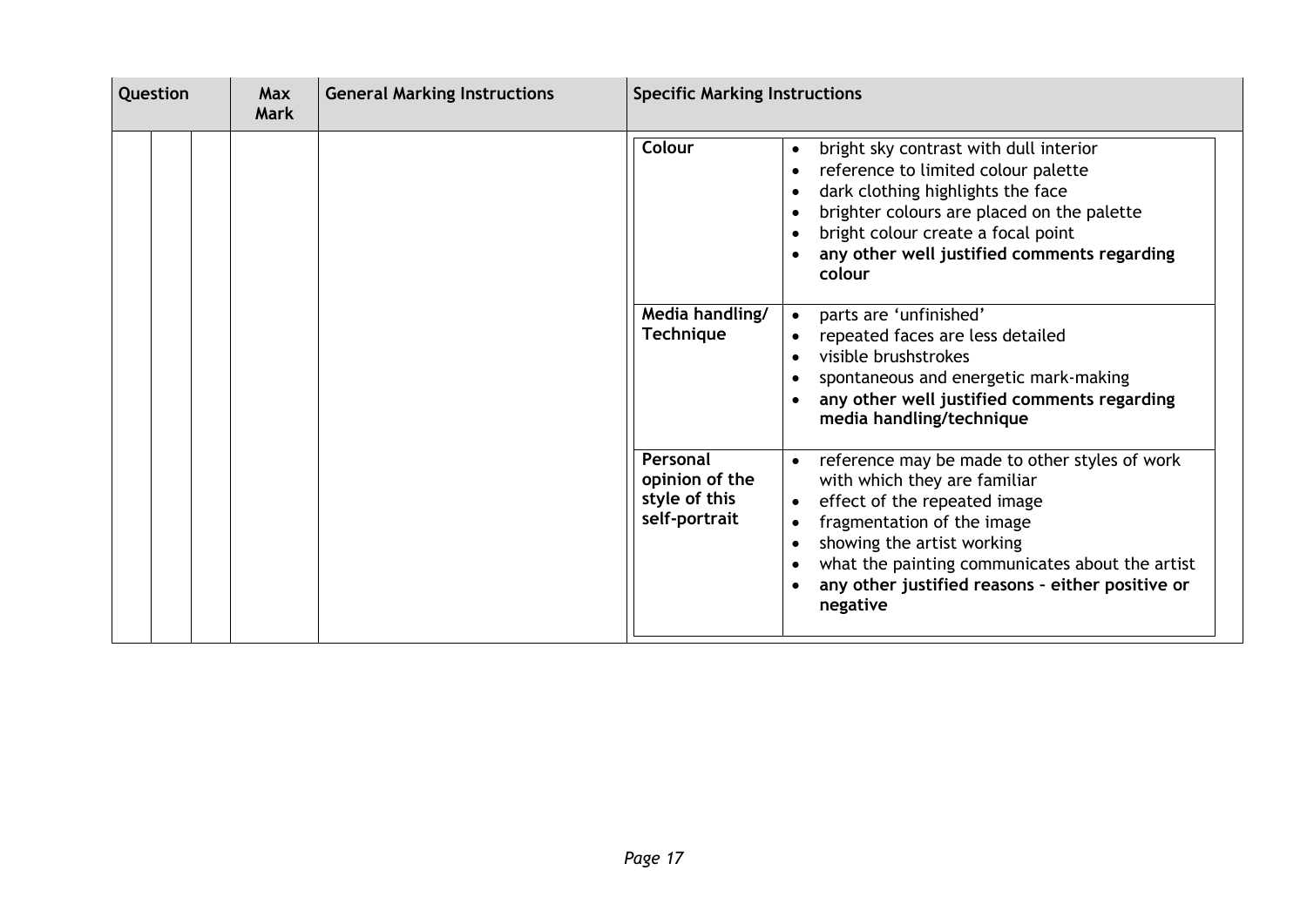### **Section 2 – Design Studies**

| $\overline{7}$ .<br>10<br>The maximum marks available for this question is 10 marks. Candidates'<br>All candidates will respond to this                                                                                                                                                                                                                                                                                                                                                                                                                                                                                                                                                                                                                                                                                                                                                                                                                                                                                                                                                                                                                                                                                                                                                                                                                                                                                                                                                                                                                                                                                                                                                                                                                                                                                                                                                                                                                                                                                                                                                                                                                                                                                                                                                                                                                                                                                         |  |
|---------------------------------------------------------------------------------------------------------------------------------------------------------------------------------------------------------------------------------------------------------------------------------------------------------------------------------------------------------------------------------------------------------------------------------------------------------------------------------------------------------------------------------------------------------------------------------------------------------------------------------------------------------------------------------------------------------------------------------------------------------------------------------------------------------------------------------------------------------------------------------------------------------------------------------------------------------------------------------------------------------------------------------------------------------------------------------------------------------------------------------------------------------------------------------------------------------------------------------------------------------------------------------------------------------------------------------------------------------------------------------------------------------------------------------------------------------------------------------------------------------------------------------------------------------------------------------------------------------------------------------------------------------------------------------------------------------------------------------------------------------------------------------------------------------------------------------------------------------------------------------------------------------------------------------------------------------------------------------------------------------------------------------------------------------------------------------------------------------------------------------------------------------------------------------------------------------------------------------------------------------------------------------------------------------------------------------------------------------------------------------------------------------------------------------|--|
| question. Candidates are expected to<br>responses can be credited in a number of ways.<br>demonstrate their knowledge and<br>understanding with reference to two<br>Candidates are asked to compare both designs in terms of:<br>specific designs.<br>influences/sources of inspiration<br>$\bullet$<br>This question allows candidates to<br>fitness for purpose<br>compare similarities and differences<br>• materials and/or techniques<br>in designers' approaches/use of<br>specific elements.<br>This will include a comparison of how the designers have used the selected<br>In the extended response, candidates<br>elements. Candidates will also identify which of the two designs they feel is<br>will make direct comparisons<br>the most successful and why.<br>between identified examples of<br>design work. They will also be asked<br>Candidates' answers might include commenting on:<br>to make a judgement on a specific<br>influences/sources of inspiration used and their impact on the designs<br>issue. They will be required to give<br>each designs fitness for purpose and how well this has been considered by<br>$\bullet$<br>two reasons for their response.<br>the designers<br>materials and/or techniques and their effect on the designs<br>$\bullet$<br>Depending on the specifics of the<br>any other well justified comments relating to influences/sources of<br>question, comments could include:<br>inspiration, fitness for purpose, materials and/or techniques<br>the techniques used to achieve a<br>particular look<br>Candidates who have not responded on influences/sources of inspiration<br>the materials used in relation to<br>fitness for purpose and materials and/or techniques cannot gain the full 8<br>the appearance achieved<br>marks available; at least one valid point must be made on each aspect of the<br>aesthetic considerations<br>$\bullet$<br>question.<br>the style of the designs<br>$\bullet$<br>style $-$ the sources of inspiration<br>A maximum of 8 marks are available for comparing the designs. Where<br>$\bullet$<br>style $-$ eg the use of colour, line,<br>candidates only discuss one designer in their answer, marks should be<br>texture, form in the designs<br>awarded as follows:<br>A maximum of 3 marks are available for discussing a selected design with<br>reference to the designer's use of the specified design elements. |  |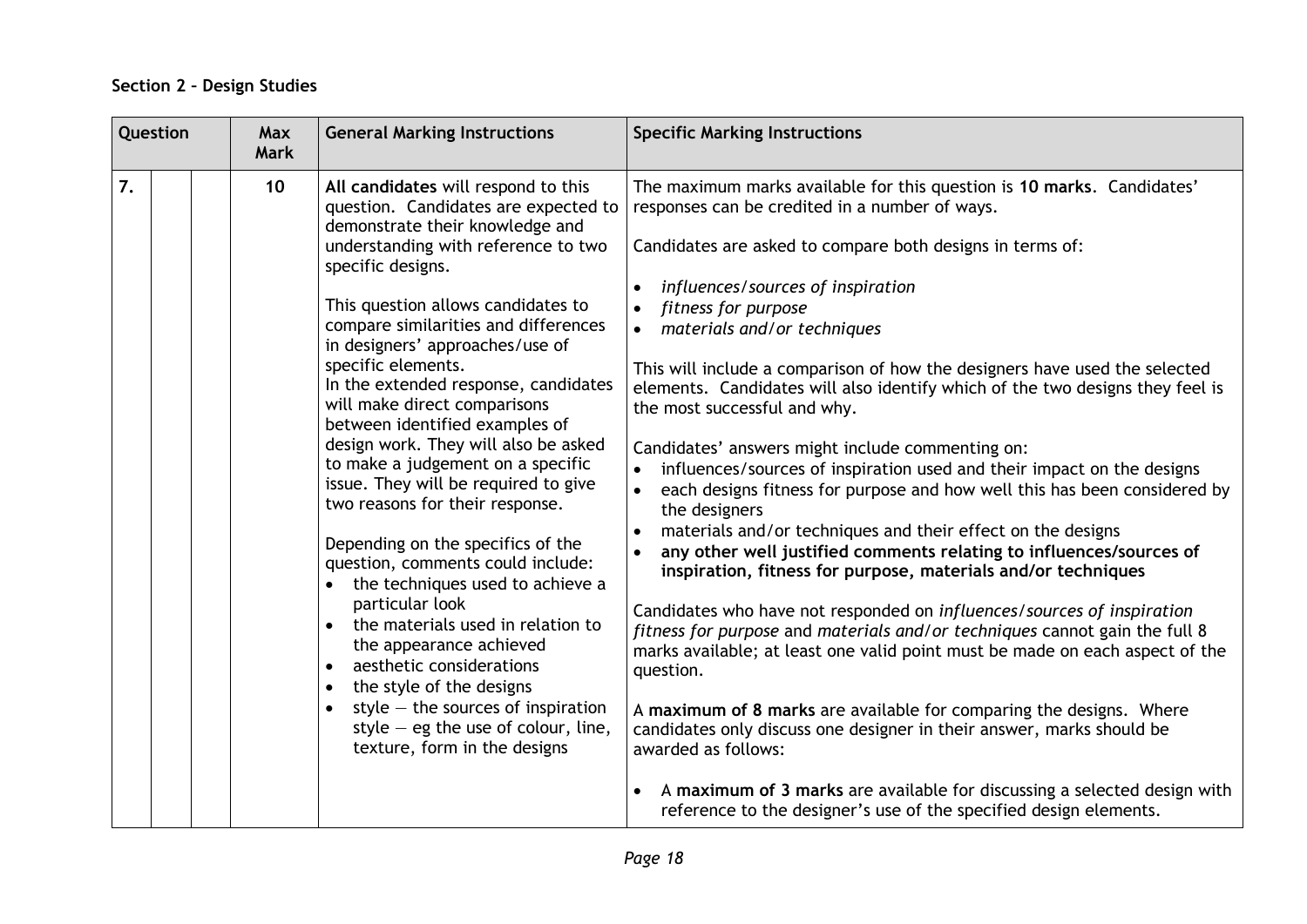| <b>Question</b> |  | Max<br>Mark | <b>General Marking Instructions</b>                                                                                                                                                                                                                                                                                                                                                                                                                                   | <b>Specific Marking Instructions</b>                                                                                                                                                                                                                                                                                                                                              |  |  |
|-----------------|--|-------------|-----------------------------------------------------------------------------------------------------------------------------------------------------------------------------------------------------------------------------------------------------------------------------------------------------------------------------------------------------------------------------------------------------------------------------------------------------------------------|-----------------------------------------------------------------------------------------------------------------------------------------------------------------------------------------------------------------------------------------------------------------------------------------------------------------------------------------------------------------------------------|--|--|
|                 |  |             | reference to design elements and<br>the use of descriptive design<br>vocabulary (eg in graphics:<br>lettering, imagery, layout; in<br>jewellery: construction<br>techniques, statement jewellery,<br>application of finishes,<br>interpretation of a source of<br>inspiration)<br>Candidates who discuss only one<br>designer can only gain a maximum of<br>5 marks. Answers should be marked<br>according to the specific marking<br>instructions should this occur. | A maximum of 2 marks is available for identifying which of the designs is<br>most successful, giving justified reasons.<br>A total of 2 marks are available for identifying which of the two designs is<br>the most successful, giving two justified reasons. Marks should not be<br>awarded for repeating earlier points, if these points have not been developed<br>in any way. |  |  |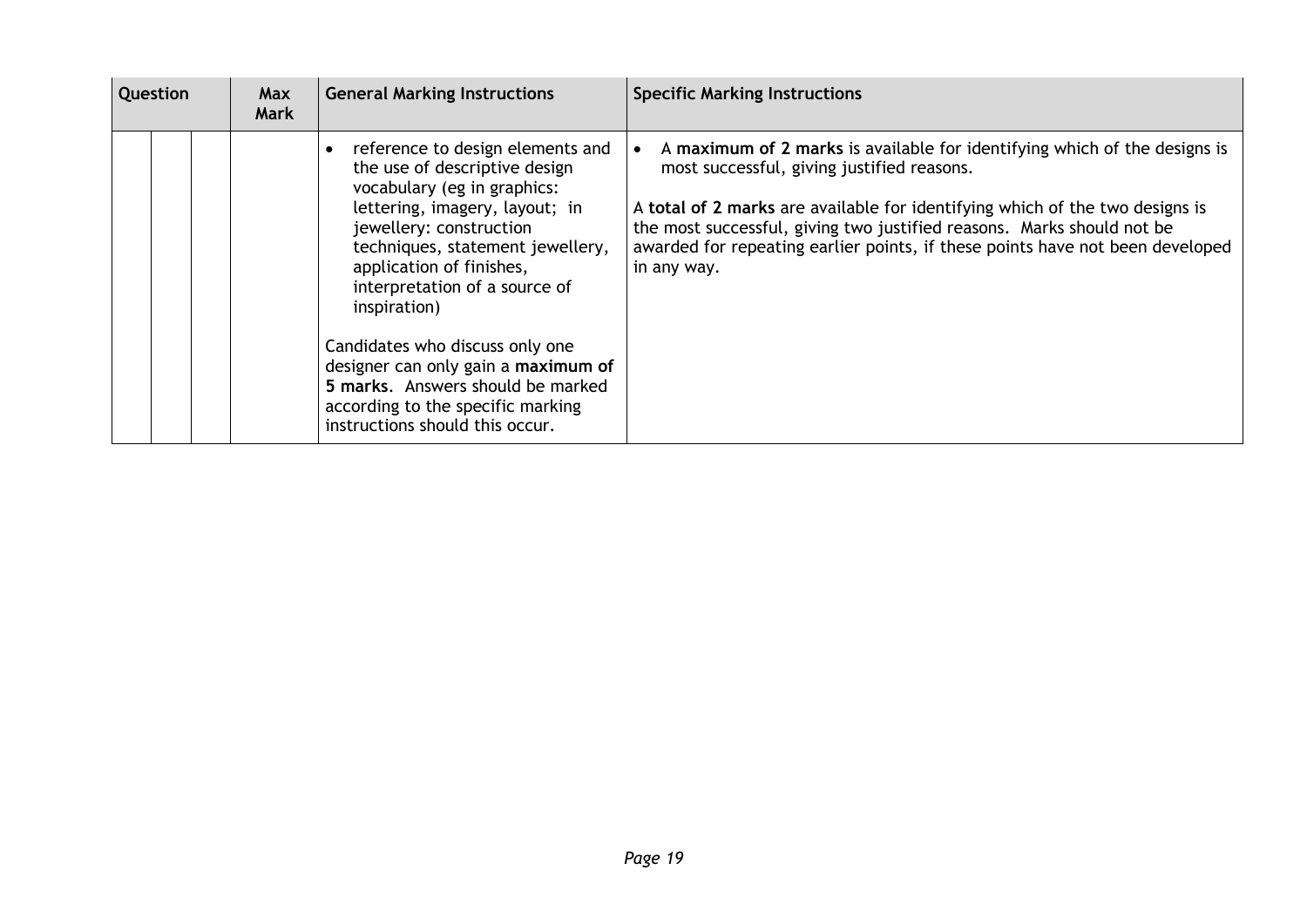| Question |  | <b>Max</b><br><b>Mark</b> | <b>General Marking Instructions</b> | <b>Specific Marking Instructions</b>                                                                                                                                                                                                                                                                                                                                                                                                                                                                                                                                                                                           |                                                                                                                                                                                                                                                                                                                                                                                                                                                                                                                                                                                                                                                                                                                                                                                                                                                                                                                                                                                                                                                                                                                                                                                                                                                                                        |
|----------|--|---------------------------|-------------------------------------|--------------------------------------------------------------------------------------------------------------------------------------------------------------------------------------------------------------------------------------------------------------------------------------------------------------------------------------------------------------------------------------------------------------------------------------------------------------------------------------------------------------------------------------------------------------------------------------------------------------------------------|----------------------------------------------------------------------------------------------------------------------------------------------------------------------------------------------------------------------------------------------------------------------------------------------------------------------------------------------------------------------------------------------------------------------------------------------------------------------------------------------------------------------------------------------------------------------------------------------------------------------------------------------------------------------------------------------------------------------------------------------------------------------------------------------------------------------------------------------------------------------------------------------------------------------------------------------------------------------------------------------------------------------------------------------------------------------------------------------------------------------------------------------------------------------------------------------------------------------------------------------------------------------------------------|
| 8.       |  |                           | 10                                  | Candidates are asked to choose and<br>respond to one other question in this<br>section of the question paper.                                                                                                                                                                                                                                                                                                                                                                                                                                                                                                                  | The maximum marks available for this question is 10 marks. Candidates'<br>responses can be credited in a number of ways up to a maximum of<br>10 marks.                                                                                                                                                                                                                                                                                                                                                                                                                                                                                                                                                                                                                                                                                                                                                                                                                                                                                                                                                                                                                                                                                                                                |
|          |  |                           |                                     | There is a choice of five different<br>questions for personalisation and<br>choice (Q8-Q12).<br>Each of these questions asks<br>candidates to:<br>comment on the designers' use of<br>$\bullet$<br>specific design elements<br>give their opinion on the work,<br>justifying their opinions<br>Marks should not be awarded for mere<br>descriptive comments or simply<br>repeating information from the<br>legend. To gain marks, candidates<br>must develop points made.<br>Any substantiated comments and<br>valid, justified personal opinions<br>should be rewarded. These opinions<br>can be either positive or negative. | This question asks candidates to:<br>comment on the impact of this poster design, referring to colour,<br>lettering and imagery<br>give their opinion of how successful this design for a poster is, giving two<br>justified reasons<br>Marks can be awarded for relevant substantiated comments or points relating<br>to the impact of this poster design, referring to colour, lettering and imagery.<br>One mark should be awarded for each relevant point made up to the<br>maximum of 8 marks in total.<br>A maximum of 2 marks may be awarded for personal opinions how successful<br>this design for a poster is. One mark should be awarded for each relevant<br>point made up to the maximum of 2 marks in total.<br>The table below outlines appropriate candidate comments which they could<br>have developed in their answer.<br>Colour<br>eye-catching and bold colours<br>$\bullet$<br>contrasting colours divide the image<br>colour is used to frame the lettering and the face<br>all lettering is the same colour<br>use of warm and cold colours<br>the white shapes in the middle are bright and<br>placed in the centre of the design for impact<br>contrasting use of flat colour and tone<br>$\bullet$<br>any other well justified comments regarding<br>colour |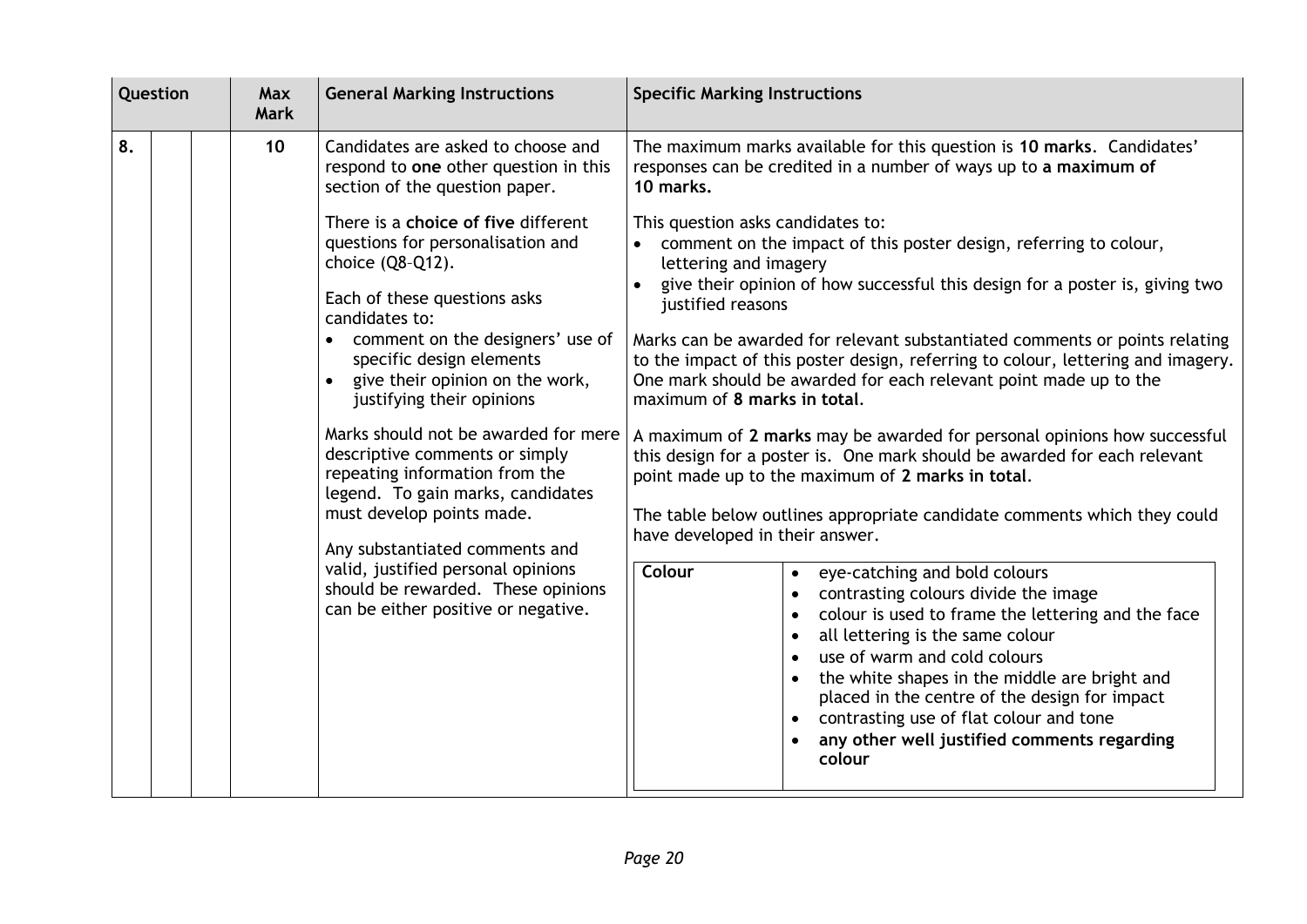| Question | <b>Max</b><br><b>General Marking Instructions</b><br><b>Mark</b> |  |                                                         | <b>Specific Marking Instructions</b>                                                                                                                                                                                                                                                                                                                                                                                                                                                                                                                                                                                                                           |  |  |
|----------|------------------------------------------------------------------|--|---------------------------------------------------------|----------------------------------------------------------------------------------------------------------------------------------------------------------------------------------------------------------------------------------------------------------------------------------------------------------------------------------------------------------------------------------------------------------------------------------------------------------------------------------------------------------------------------------------------------------------------------------------------------------------------------------------------------------------|--|--|
|          |                                                                  |  | Lettering<br><b>Imagery</b>                             | flowing shapes of letters and words<br>$\bullet$<br>lettering fits into spaces within the overall design<br>lettering is part of the image of the woman<br>variation in scale<br>$\bullet$<br>words are not easy to read at first glance<br>$\bullet$<br>purpose of lettering<br>$\bullet$<br>any other well justified comments regarding<br>lettering<br>unusual feather shapes<br>$\bullet$<br>shapes seem to resemble a peacock<br>flowing/organic shapes<br>realistic face<br>$\bullet$<br>'art nouveau' influence<br>$\bullet$<br>abstract shape/pattern<br>$\bullet$<br>face is the only part of the design to have tone/<br>$\bullet$<br>look realistic |  |  |
|          |                                                                  |  |                                                         | any other well justified comments regarding<br>$\bullet$<br>imagery                                                                                                                                                                                                                                                                                                                                                                                                                                                                                                                                                                                            |  |  |
|          |                                                                  |  | Personal<br>opinion on the<br>success of this<br>design | hand-drawn style<br>$\bullet$<br>effectiveness of communicating information<br>typical of 'swinging sixties' style<br>$\bullet$<br>style reflects the music of the time<br>any other justified opinion of this poster<br>$\bullet$<br>design, either positive or negative                                                                                                                                                                                                                                                                                                                                                                                      |  |  |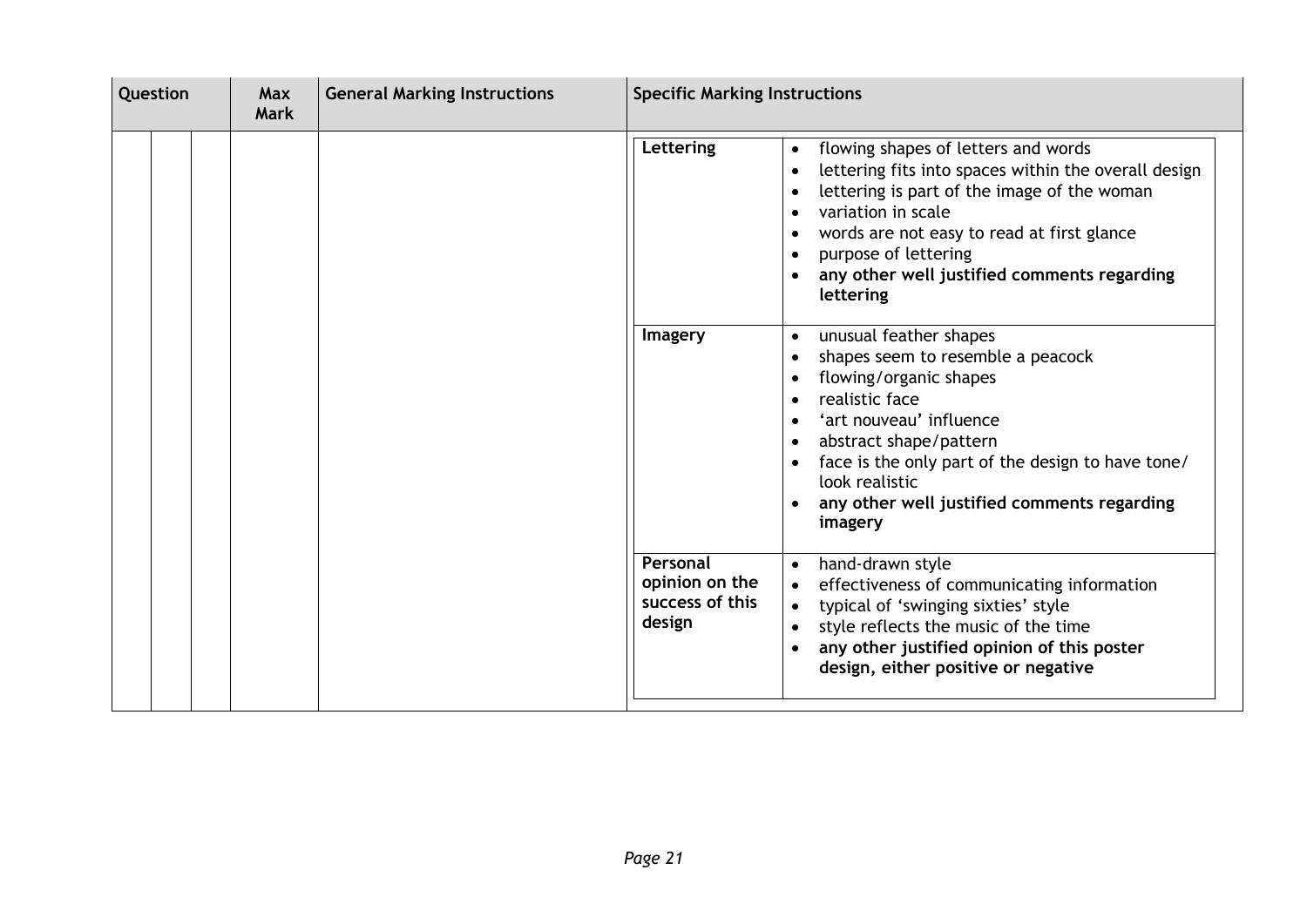|    | Question |  | Max<br><b>Mark</b> | <b>General Marking Instructions</b>                                                                                                                                                                                                                                                                                                                                                                                                                                                                                                                                                                                                                                                                                                | <b>Specific Marking Instructions</b>                                                                                                                                                                                                                                                                                                                                                                                                                                                                                                                                                                                                                                                                                                                                                                                                                                                                                                                                                                                                                                                                                                                                                                                                                                                                                                              |
|----|----------|--|--------------------|------------------------------------------------------------------------------------------------------------------------------------------------------------------------------------------------------------------------------------------------------------------------------------------------------------------------------------------------------------------------------------------------------------------------------------------------------------------------------------------------------------------------------------------------------------------------------------------------------------------------------------------------------------------------------------------------------------------------------------|---------------------------------------------------------------------------------------------------------------------------------------------------------------------------------------------------------------------------------------------------------------------------------------------------------------------------------------------------------------------------------------------------------------------------------------------------------------------------------------------------------------------------------------------------------------------------------------------------------------------------------------------------------------------------------------------------------------------------------------------------------------------------------------------------------------------------------------------------------------------------------------------------------------------------------------------------------------------------------------------------------------------------------------------------------------------------------------------------------------------------------------------------------------------------------------------------------------------------------------------------------------------------------------------------------------------------------------------------|
| 9. |          |  | 10                 | Candidates are asked to choose and<br>respond to one other question in this<br>section of the question paper.<br>There is a choice of five different<br>questions for personalisation and<br>choice (Q8-Q12).<br>Each of these questions asks<br>candidates to:<br>comment on the designers' use of<br>specific design elements<br>give their opinion on the work,<br>justifying their opinions<br>Marks should not be awarded for mere<br>descriptive comments or simply<br>repeating information from the<br>legend. To gain marks, candidates<br>must develop points made.<br>Any substantiated comments and<br>valid, justified personal opinions<br>should be rewarded. These opinions<br>can be either positive or negative. | The maximum marks available for this question is 10 marks. Candidates'<br>responses can be credited in a number of ways up to a maximum of<br>10 marks.<br>This question asks candidates to:<br>comment on the design of this clock, referring to style, materials and<br>target market<br>give their opinion of how effective this design for a clock is, giving two<br>justified reasons<br>Marks can be awarded for relevant substantiated comments or points relating<br>to the style, materials and target market. One mark should be awarded for<br>each relevant point made up to the maximum of 8 marks in total.<br>A maximum of 2 marks may be awarded for personal opinions of the<br>effectiveness of this design. One mark should be awarded for each relevant<br>point made up to the maximum of 2 marks in total.<br>The table below outlines appropriate candidate comments which they could<br>have developed in their answer.<br><b>Style</b><br>looks hi-tech<br>$\bullet$<br>makes a feature of the electronics<br>$\bullet$<br>out-of-the-ordinary appearance<br>looks like a toy/kit<br>robotic<br>$\bullet$<br>emphasis on function<br>how it relates to other design movements<br>fixings are part of the design<br>use of colour<br>speculation on sources of inspiration<br>any other well justified comments regarding |
|    |          |  |                    |                                                                                                                                                                                                                                                                                                                                                                                                                                                                                                                                                                                                                                                                                                                                    | style                                                                                                                                                                                                                                                                                                                                                                                                                                                                                                                                                                                                                                                                                                                                                                                                                                                                                                                                                                                                                                                                                                                                                                                                                                                                                                                                             |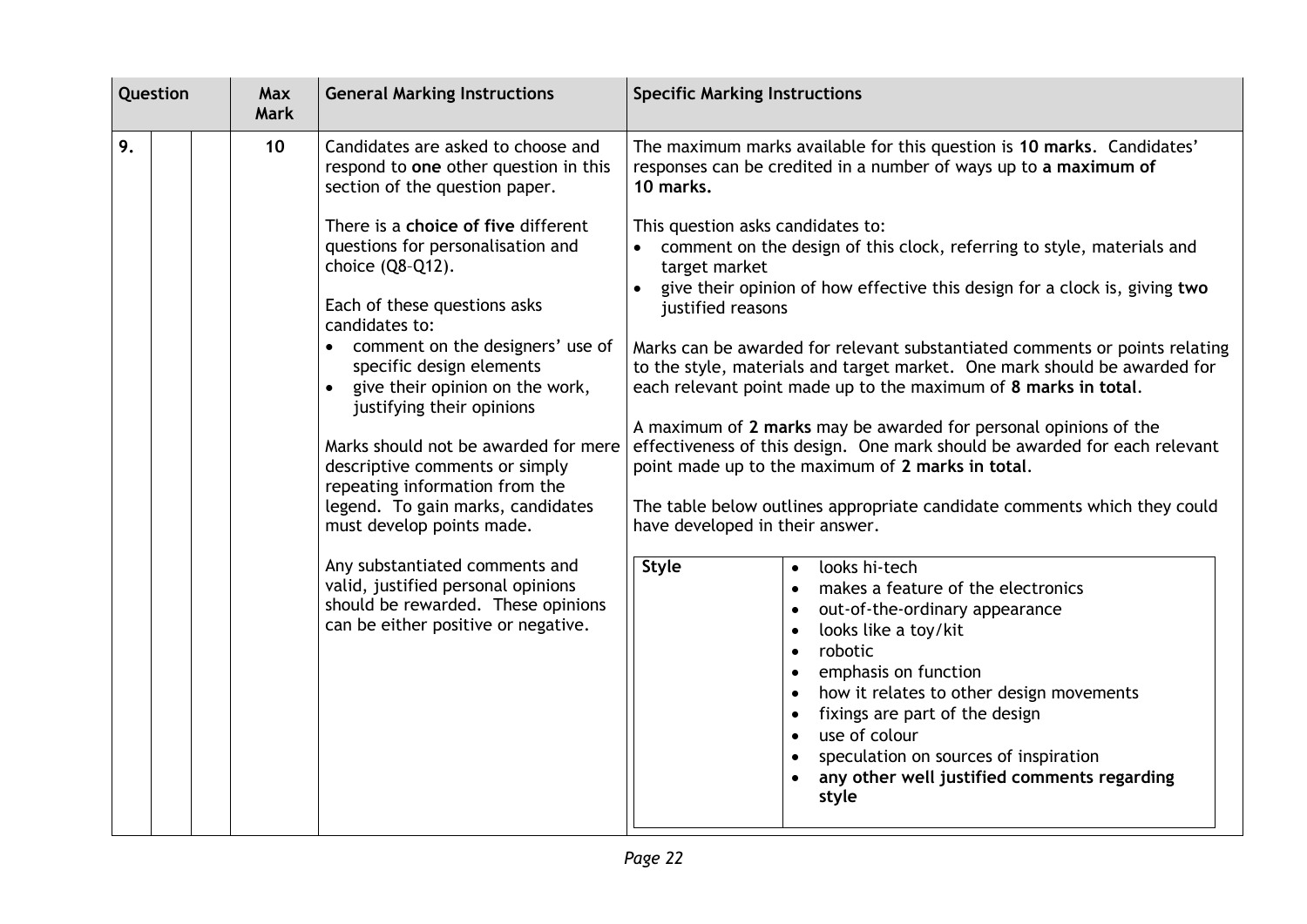| Question |  | <b>General Marking Instructions</b><br><b>Max</b><br><b>Mark</b> |  |  | <b>Specific Marking Instructions</b>                         |                                                                                                                                                                                                                                                                                                                                                                                                                                                                                                                              |  |
|----------|--|------------------------------------------------------------------|--|--|--------------------------------------------------------------|------------------------------------------------------------------------------------------------------------------------------------------------------------------------------------------------------------------------------------------------------------------------------------------------------------------------------------------------------------------------------------------------------------------------------------------------------------------------------------------------------------------------------|--|
|          |  |                                                                  |  |  | <b>Materials</b><br><b>Target market</b>                     | all modern<br>$\bullet$<br>inexpensive plastic<br>lightweight<br>transparent casing<br>use of electronic components<br>$\bullet$<br>colour of materials<br>$\bullet$<br>any other well justified comments regarding the<br>use of materials<br>people who like to be different and make a<br>$\bullet$<br>statement<br>people who like gadgets<br>speculation on age group and gender<br>$\bullet$<br>speculation on cost and affordability<br>any other well justified comments regarding the<br>$\bullet$<br>target market |  |
|          |  |                                                                  |  |  | Personal<br>opinion of the<br>effectiveness of<br>the design | unlike a traditional clock<br>$\bullet$<br>legibility of clock display<br>flimsy<br>$\bullet$<br>disposable<br>$\bullet$<br>practicality<br>health and safety issues<br>$\bullet$<br>fitness for purpose<br>$\bullet$<br>any other well justified comments, either<br>$\bullet$<br>positive or negative, on the effectiveness of<br>this clock design                                                                                                                                                                        |  |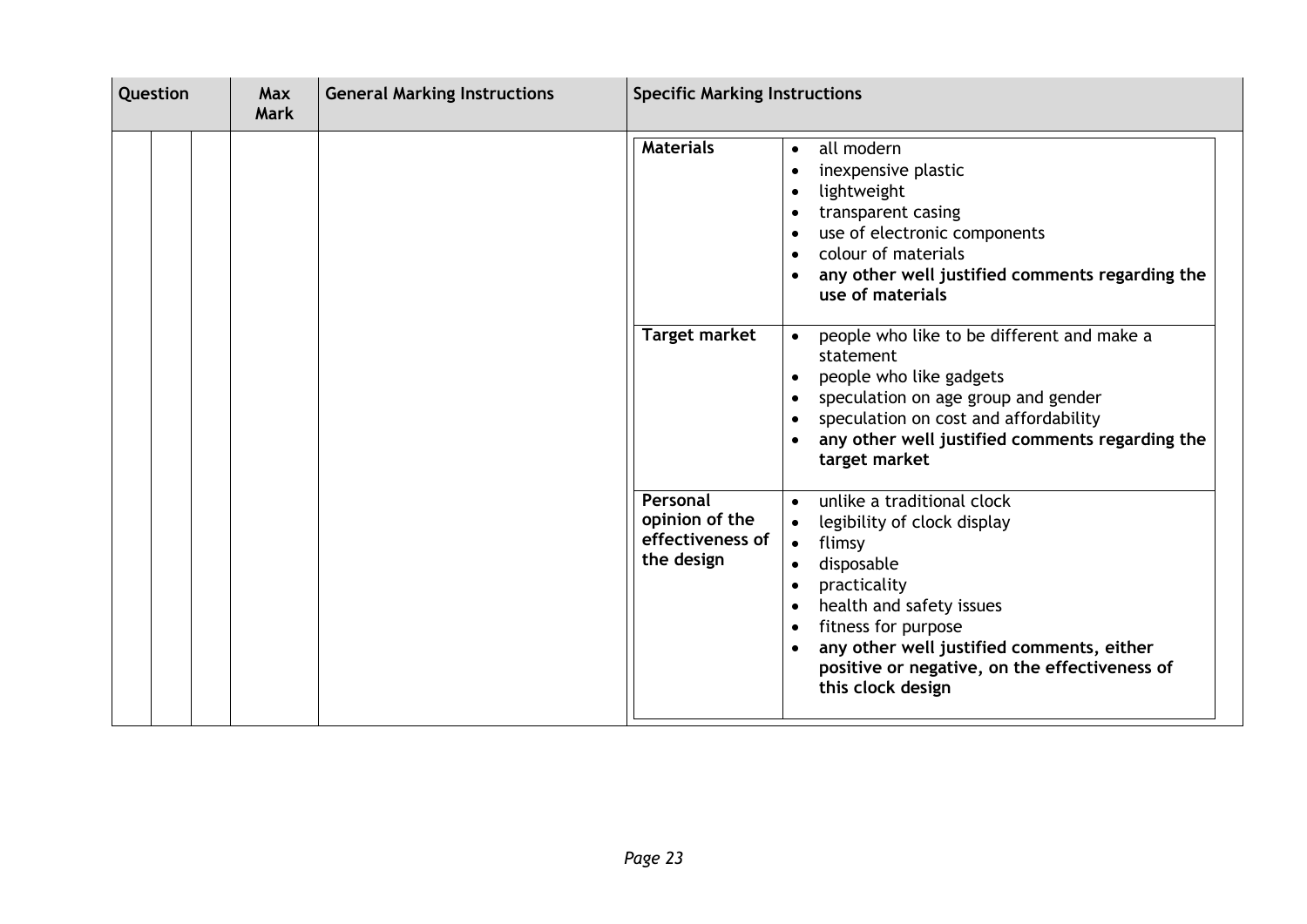| Question | Max<br><b>Mark</b> | <b>General Marking Instructions</b>                                                                                                                                                                                                                                                                                                                                                                                                                                                                                                                           | <b>Specific Marking Instructions</b>                                                                                                                                                                                                                                                                                                                                                                                                                                                                                                                                                                                                                                                                                                                                                                                                                                                                                               |  |
|----------|--------------------|---------------------------------------------------------------------------------------------------------------------------------------------------------------------------------------------------------------------------------------------------------------------------------------------------------------------------------------------------------------------------------------------------------------------------------------------------------------------------------------------------------------------------------------------------------------|------------------------------------------------------------------------------------------------------------------------------------------------------------------------------------------------------------------------------------------------------------------------------------------------------------------------------------------------------------------------------------------------------------------------------------------------------------------------------------------------------------------------------------------------------------------------------------------------------------------------------------------------------------------------------------------------------------------------------------------------------------------------------------------------------------------------------------------------------------------------------------------------------------------------------------|--|
| 10.      | 10 <sup>°</sup>    | Candidates are asked to choose and<br>respond to one other question in this<br>section of the question paper.<br>There is a choice of five different<br>questions for personalisation and<br>choice (Q8-Q12).<br>Each of these questions asks<br>candidates to:<br>comment on the designers' use of<br>specific design elements<br>give their opinion on the work,<br>$\bullet$<br>justifying their opinions<br>Marks should not be awarded for mere<br>descriptive comments or simply<br>repeating information from the<br>legend. To gain marks, candidates | The maximum marks available for this question is 10 marks. Candidates'<br>responses can be credited in a number of ways up to a maximum of<br>10 marks.<br>This question asks candidates to:<br>comment on the designer's consideration of target market, furnishings<br>and finishings and fitness for purpose<br>give their opinion of this approach to designing a building, giving two<br>justified comments<br>Marks can be awarded for relevant substantiated comments or points<br>• ا<br>relating to the designer's consideration of target market, furnishings and<br>finishings and fitness for purpose<br>One mark should be awarded for each relevant point made up to the<br>maximum of 8 marks in total.<br>A maximum of 2 marks may be awarded for personal opinions on this<br>approach to designing a building. One mark should be awarded for each<br>relevant point made up to the maximum of 2 marks in total. |  |
|          |                    | must develop points made.<br>Any substantiated comments and<br>valid, justified personal opinions<br>should be rewarded. These opinions<br>can be either positive or negative.                                                                                                                                                                                                                                                                                                                                                                                | The table below outlines appropriate candidate comments which they could<br>have developed in their answer.<br><b>Target market</b><br>the age group that the design would appeal to<br>occasional guests<br>$\bullet$<br>eco conscious consumers<br>type of consumer<br>rental market/holiday makers<br>alternative lifestyles<br>any other well justified comments regarding the<br>use of materials                                                                                                                                                                                                                                                                                                                                                                                                                                                                                                                             |  |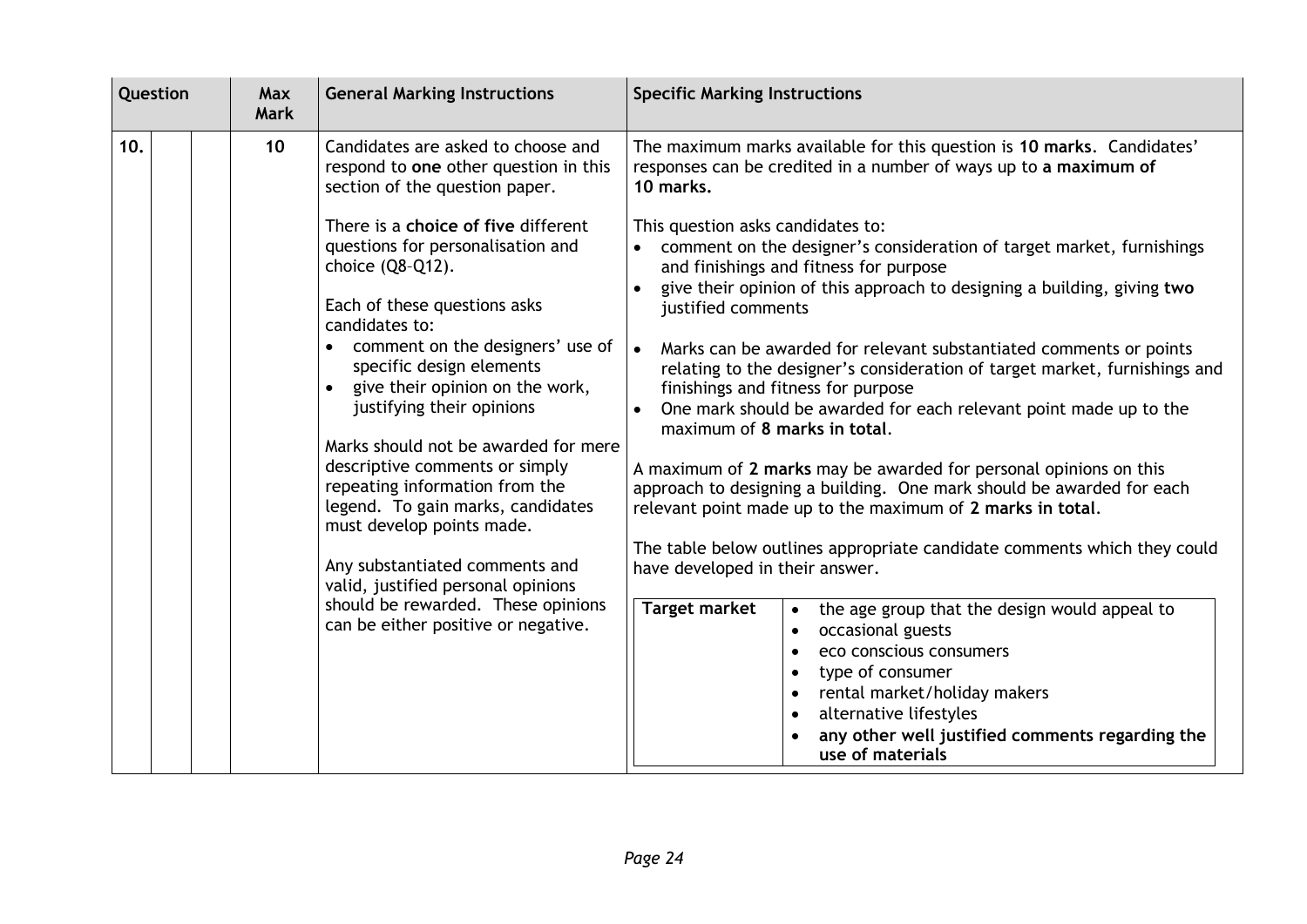| Question | <b>General Marking Instructions</b><br>Max<br><b>Mark</b> |  | <b>Specific Marking Instructions</b>                                                                                                                                                                                                                                                                                                                                                                                                                                                                                                                                                                                                                                                                                                                                                                                                                                                            |  |  |
|----------|-----------------------------------------------------------|--|-------------------------------------------------------------------------------------------------------------------------------------------------------------------------------------------------------------------------------------------------------------------------------------------------------------------------------------------------------------------------------------------------------------------------------------------------------------------------------------------------------------------------------------------------------------------------------------------------------------------------------------------------------------------------------------------------------------------------------------------------------------------------------------------------------------------------------------------------------------------------------------------------|--|--|
|          |                                                           |  | <b>Furnishings and</b><br>interior décor<br>$\bullet$<br>finishings<br>striking and modern<br>the placement of plants on top of the building<br>use of colour and its effect<br>outdoor furniture<br>industrial style<br>$\bullet$<br>indoor/outdoor lighting<br>appropriate choice of furniture<br>wall and floor finishes<br>any other well justified comments regarding its<br>style<br><b>Fitness for</b><br>the glass facade allows the garden and terrace to<br>$\bullet$<br>become part of the interior<br>purpose<br>the sliding doors allow maximum light and<br>ventilation<br>suitability as guest accommodation<br>placement of outdoor lighting<br>multi-functional interior space for sleeping and<br>living<br>all the furniture and interior spaces have been<br>arranged to look out into the garden<br>any other well justified comments regarding its<br>fitness for purpose |  |  |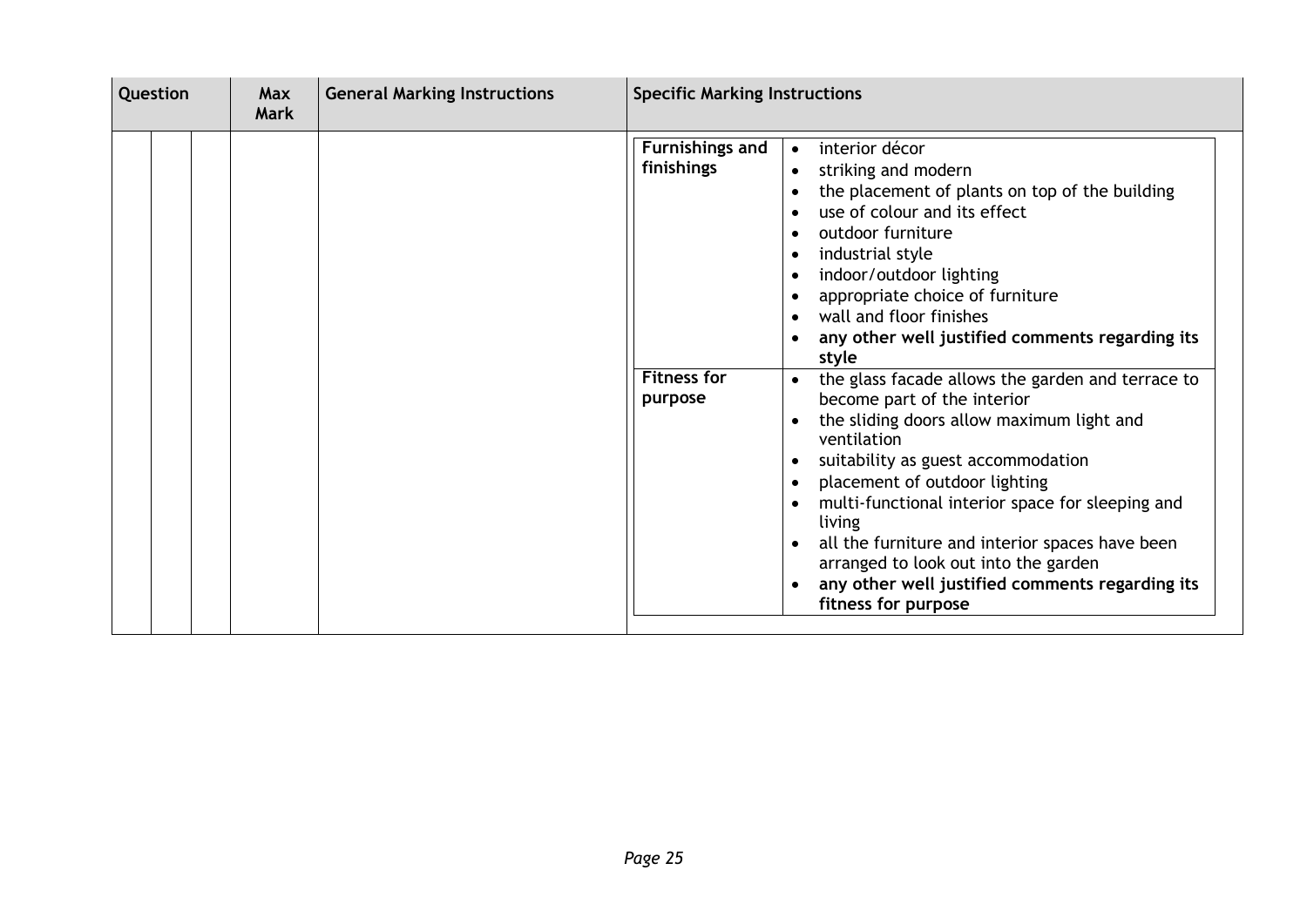| <b>Question</b> | <b>Max</b><br><b>Mark</b> | <b>General Marking Instructions</b> | <b>Specific Marking Instructions</b>                                                                                                                                                                                                                                                                                                                                                                                                                                                                          |  |  |
|-----------------|---------------------------|-------------------------------------|---------------------------------------------------------------------------------------------------------------------------------------------------------------------------------------------------------------------------------------------------------------------------------------------------------------------------------------------------------------------------------------------------------------------------------------------------------------------------------------------------------------|--|--|
|                 |                           |                                     | Personal<br>designed to maximise light<br>opinion of this<br>opinion as to whether the building enhances its<br>approach to<br>surroundings or is out of place<br>designing a<br>the adapting of a shipping container into a<br>building<br>residence<br>speculation on cost<br>environmental/ecological considerations<br>the advantages or disadvantages of using a<br>prefabricated container<br>any other justified opinions, either positive or<br>negative, of this approach to designing a<br>building |  |  |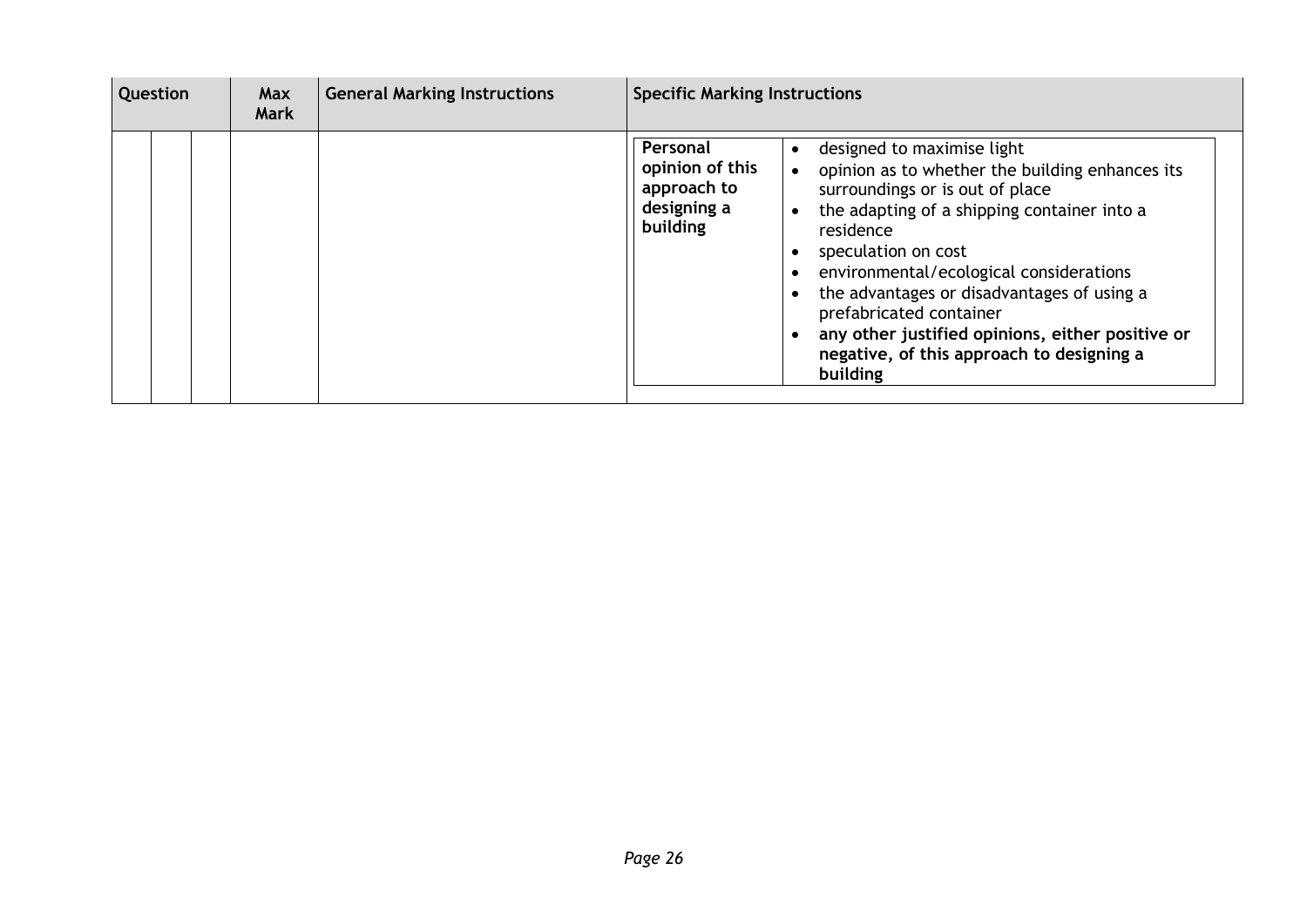| Question |  | <b>Max</b><br><b>Mark</b> | <b>General Marking Instructions</b>                                                                                                                                                                                                                                                                                                                                                                                                                                                                               | <b>Specific Marking Instructions</b>                                                                                                                                                                                                                                                                              |  |  |
|----------|--|---------------------------|-------------------------------------------------------------------------------------------------------------------------------------------------------------------------------------------------------------------------------------------------------------------------------------------------------------------------------------------------------------------------------------------------------------------------------------------------------------------------------------------------------------------|-------------------------------------------------------------------------------------------------------------------------------------------------------------------------------------------------------------------------------------------------------------------------------------------------------------------|--|--|
| 11.      |  | 10                        | Candidates are asked to choose and<br>respond to one other question in this<br>section of the question paper.                                                                                                                                                                                                                                                                                                                                                                                                     | The maximum marks available for this question is 10 marks. Candidates'<br>responses can be credited in a number of ways up to a maximum of 10<br>marks.                                                                                                                                                           |  |  |
|          |  |                           | There is a choice of five different<br>questions for personalisation and<br>choice (Q8-Q12).                                                                                                                                                                                                                                                                                                                                                                                                                      | This question asks candidates to:<br>comment on this design, referring to style, wearability and target market<br>give opinions of this approach to jewellery design, giving two justified<br>opinions                                                                                                            |  |  |
|          |  |                           | Each of these questions asks<br>candidates to:<br>comment on the designers' use of<br>specific design elements<br>give their opinion on the work,<br>justifying their opinions<br>Marks should not be awarded for mere<br>descriptive comments or simply<br>repeating information from the<br>legend. To gain marks, candidates<br>must develop points made.<br>Any substantiated comments and<br>valid, justified personal opinions<br>should be rewarded. These opinions<br>can be either positive or negative. | Marks can be awarded for relevant substantiated comments or points relating<br>to style, wearability and target market. One mark should be awarded for<br>each relevant point made up to the maximum of 8 marks in total.<br>A maximum of 2 marks may be awarded for personal opinions of this                    |  |  |
|          |  |                           |                                                                                                                                                                                                                                                                                                                                                                                                                                                                                                                   | approach to jewellery design. One mark should be awarded for each relevant<br>point made up to the maximum of 2 marks in total.<br>The table below outlines appropriate candidate comments which they could<br>have developed in their answer.                                                                    |  |  |
|          |  |                           |                                                                                                                                                                                                                                                                                                                                                                                                                                                                                                                   | <b>Style</b><br>striking<br>$\bullet$<br>theatrical<br>statement piece<br>current trends/styles<br>a bespoke piece/one-off<br>mechanical<br>$\bullet$<br>metallic<br>$\bullet$<br>textural<br>$\bullet$<br>antique/vintage/steampunk<br>the visual impact<br>any other well justified comments regarding<br>style |  |  |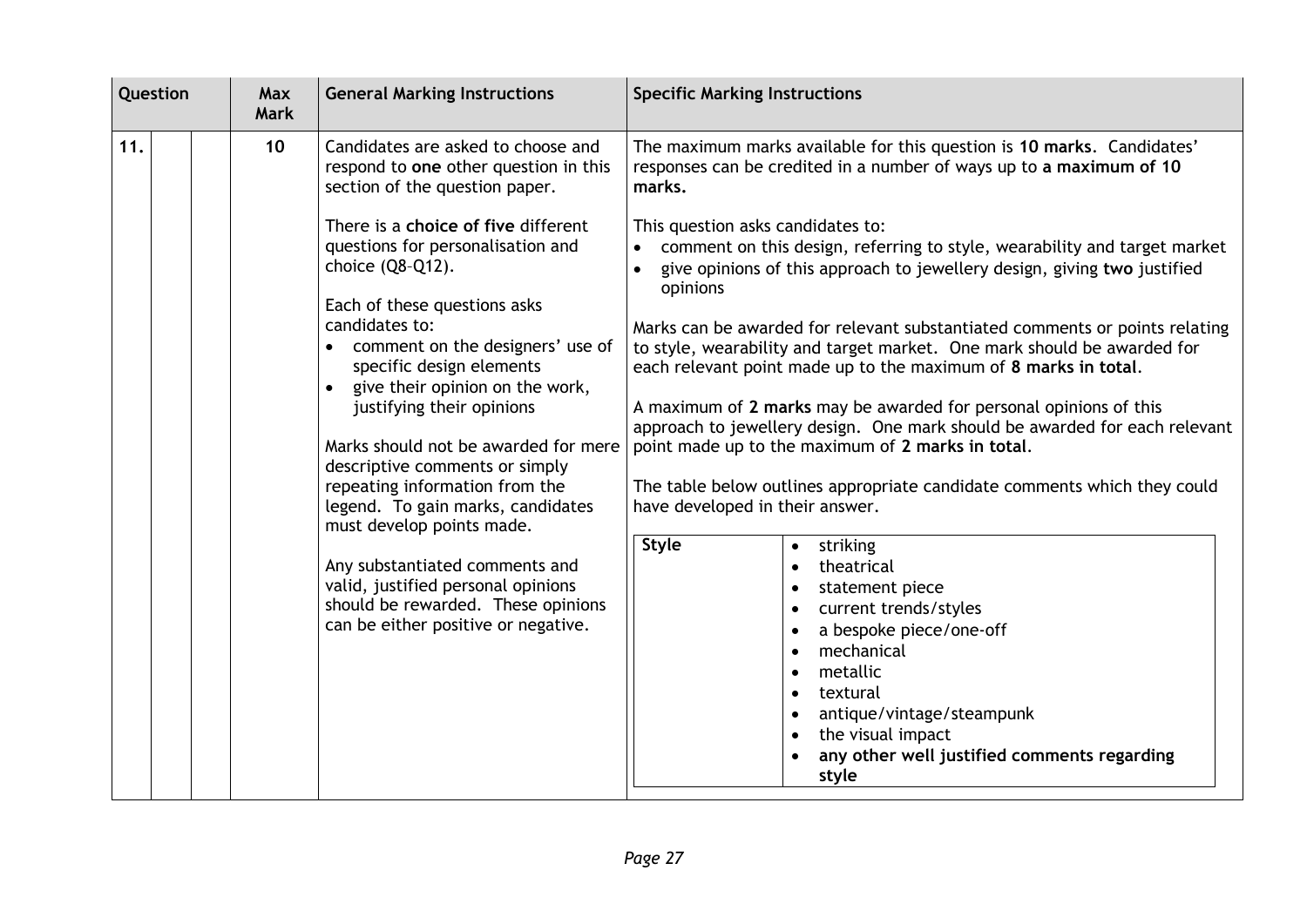| Question |  | <b>General Marking Instructions</b><br><b>Max</b><br><b>Mark</b> |  | <b>Specific Marking Instructions</b> |                                                                |                                                                                                                                                                                                                                                                                                                                                              |
|----------|--|------------------------------------------------------------------|--|--------------------------------------|----------------------------------------------------------------|--------------------------------------------------------------------------------------------------------------------------------------------------------------------------------------------------------------------------------------------------------------------------------------------------------------------------------------------------------------|
|          |  |                                                                  |  |                                      | Wearability                                                    | the weight of the piece might make it<br>uncomfortable for the wearer<br>the different components might get tangled up<br>the putting on and taking off would be difficult<br>sharp edges of the clock hands could make it<br>unsafe for the wearer<br>difficult to keep clean<br>practicality<br>any other well justified comments regarding<br>wearability |
|          |  |                                                                  |  |                                      | <b>Target Market</b>                                           | models/celebrities<br>fashion conscious<br>a jewellery collector<br>someone who wants to make a statement<br>someone who want to accessorise in a particular<br>style<br>speculation about the type of wearer<br>any other well justified comments regarding the<br>target market                                                                            |
|          |  |                                                                  |  |                                      | Personal<br>opinion of this<br>approach to<br>jewellery design | unusual/unconventional/outlandish<br>unconventional materials<br>recycled/re-used/reconstructed<br>unsuitable for mass-production<br>speculation on the time and cost to produce<br>one-off piece<br>any other justified comments and opinions,<br>either positive or negative, on this approach to<br>jewellery design                                      |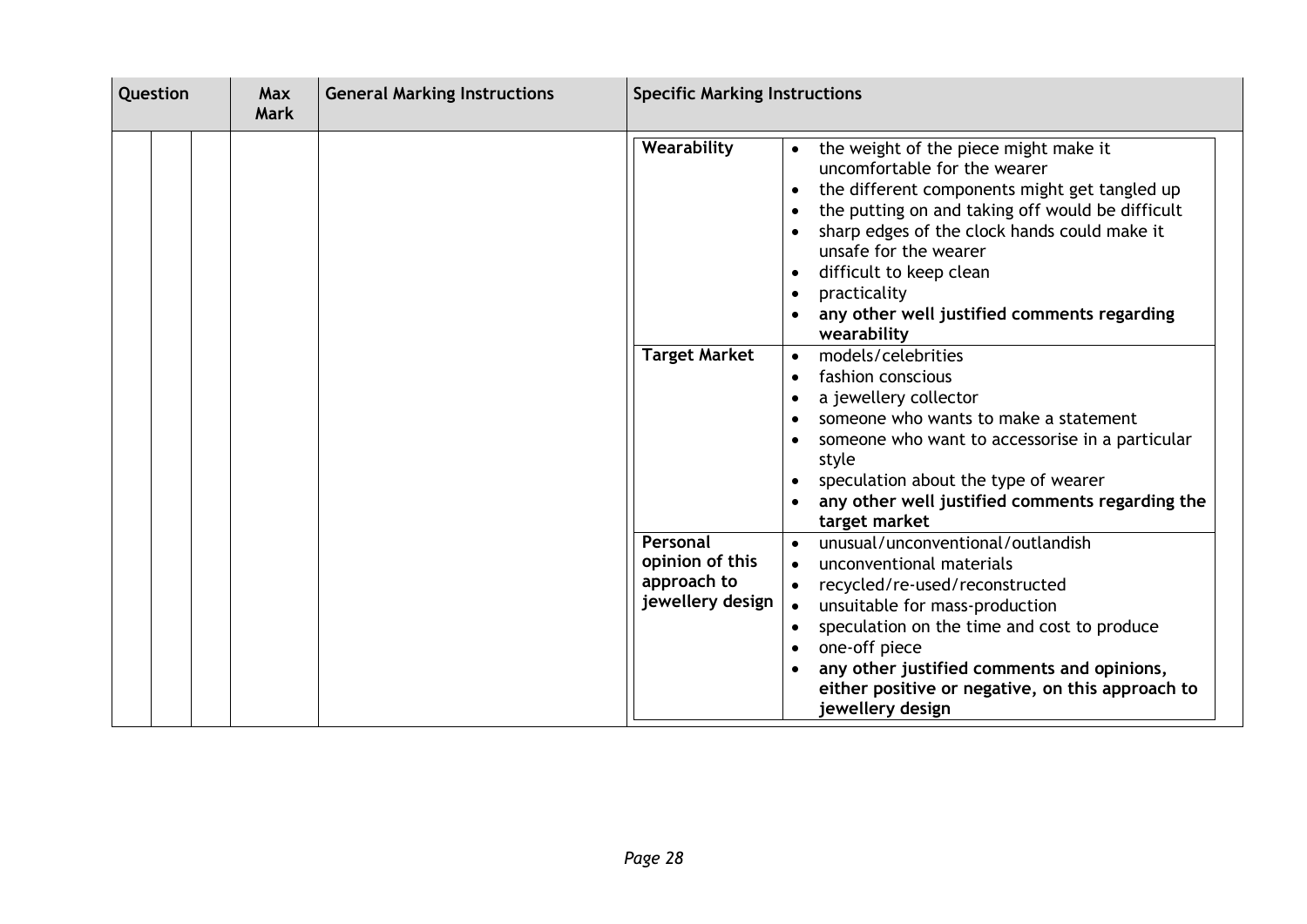| Question |  | Max<br><b>Mark</b> | <b>General Marking Instructions</b> | <b>Specific Marking Instructions</b>                                                                                                                                                                                                                                                                                            |                                                                                                                                                                                                                                                                                                                                                          |  |
|----------|--|--------------------|-------------------------------------|---------------------------------------------------------------------------------------------------------------------------------------------------------------------------------------------------------------------------------------------------------------------------------------------------------------------------------|----------------------------------------------------------------------------------------------------------------------------------------------------------------------------------------------------------------------------------------------------------------------------------------------------------------------------------------------------------|--|
| 12.      |  |                    | 10                                  | Candidates are asked to choose and<br>respond to one other question in this<br>section of the question paper.                                                                                                                                                                                                                   | The maximum marks available for this question is 10 marks. Candidates'<br>responses can be credited in a number of ways up to a maximum of<br>10 marks.                                                                                                                                                                                                  |  |
|          |  |                    |                                     | There is a choice of five different<br>questions for personalisation and<br>choice (Q8-Q12).<br>Each of these questions asks<br>candidates to:                                                                                                                                                                                  | This question asks candidates to:<br>comment on the issues the designer has had to consider when developing<br>this range of footwear referring to function, style and target market<br>give their opinion of why this range of footwear continues to be popular<br>today, giving two justified reasons                                                  |  |
|          |  |                    |                                     | comment on the designers' use of<br>specific design elements<br>give their opinion on the work,<br>justifying their opinions                                                                                                                                                                                                    | Marks can be awarded for relevant substantiated comments or points relating<br>to the function, style and target market. One mark should be awarded for<br>each relevant point made up to the maximum of 8 marks in total.                                                                                                                               |  |
|          |  |                    |                                     | Marks should not be awarded for mere<br>descriptive comments or simply<br>repeating information from the<br>legend. To gain marks, candidates<br>must develop points made.<br>Any substantiated comments and<br>valid, justified personal opinions<br>should be rewarded. These opinions<br>can be either positive or negative. | A maximum of 2 marks may be awarded for personal opinions and<br>justification on why this product is still popular today. One mark should be<br>awarded for each relevant justified point made up to the maximum of 2<br>marks in total.<br>The table below outlines appropriate candidate comments which they could<br>have developed in their answer. |  |
|          |  |                    |                                     |                                                                                                                                                                                                                                                                                                                                 |                                                                                                                                                                                                                                                                                                                                                          |  |
|          |  |                    |                                     |                                                                                                                                                                                                                                                                                                                                 | <b>Function</b><br>durable<br>protection<br>waterproof<br>comfortable<br>fashion statement<br>versatile<br>practicality of the materials<br>wearability<br>any other well justified comments regarding<br>function                                                                                                                                       |  |